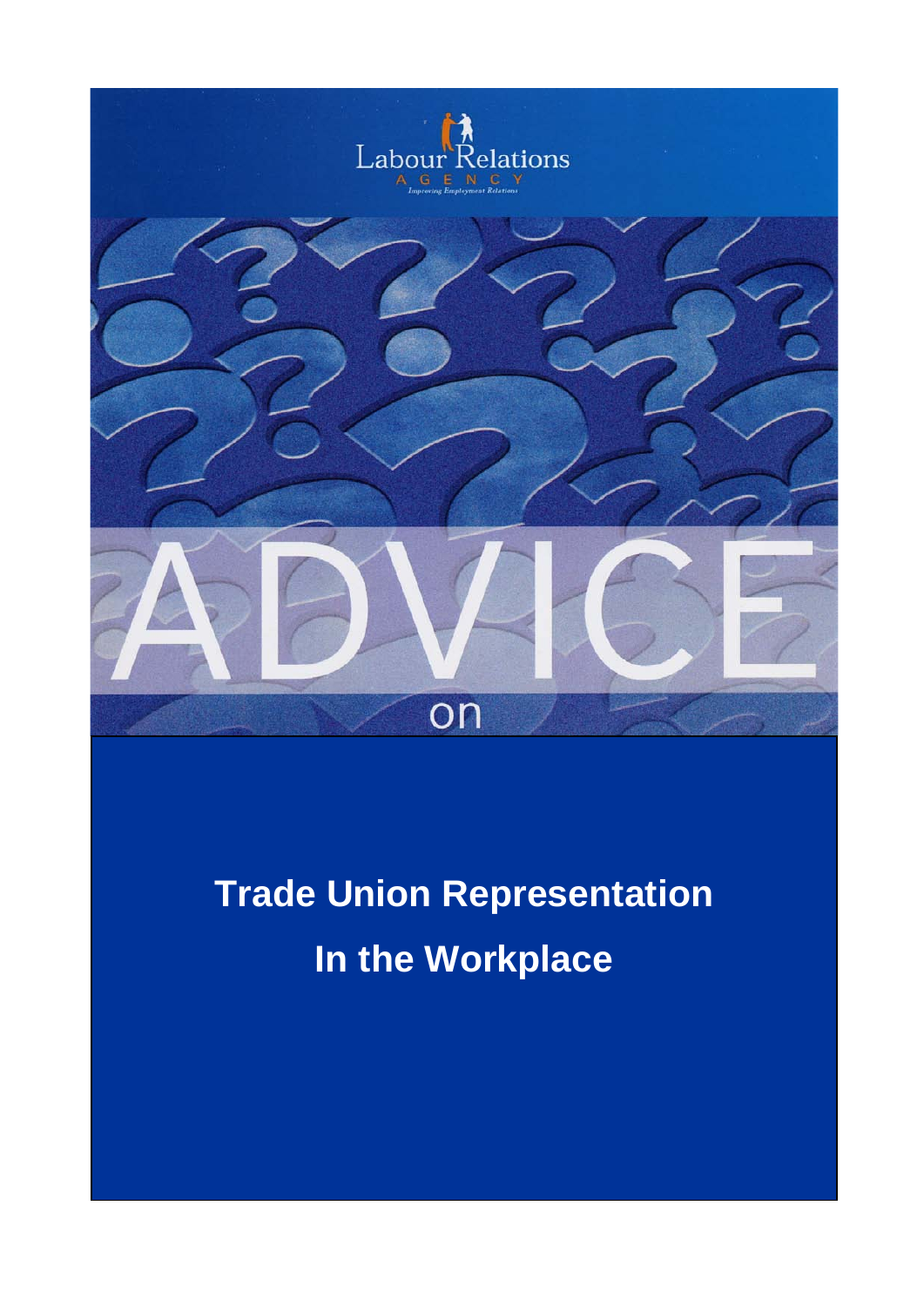# **Contents**

|                                                                                                                                                                                                                                                                                                                                                                  | <b>Page</b>                       |
|------------------------------------------------------------------------------------------------------------------------------------------------------------------------------------------------------------------------------------------------------------------------------------------------------------------------------------------------------------------|-----------------------------------|
| <b>Preface</b>                                                                                                                                                                                                                                                                                                                                                   | 1                                 |
| The purpose of this guide                                                                                                                                                                                                                                                                                                                                        | $\mathbf{3}$                      |
| The status of this guide                                                                                                                                                                                                                                                                                                                                         | 3                                 |
| <b>Terminology</b>                                                                                                                                                                                                                                                                                                                                               | $\overline{3}$                    |
| The types of union representatives and their rights                                                                                                                                                                                                                                                                                                              | 5                                 |
| Union representatives with statutory rights to time off                                                                                                                                                                                                                                                                                                          | 5                                 |
| <b>Associated employers</b>                                                                                                                                                                                                                                                                                                                                      | 9                                 |
| Multi-employer and multi-site arrangements                                                                                                                                                                                                                                                                                                                       | 9                                 |
| The varying roles of union representatives                                                                                                                                                                                                                                                                                                                       | 10                                |
| A common sense approach                                                                                                                                                                                                                                                                                                                                          | 10                                |
| Different types of union representatives have different needs                                                                                                                                                                                                                                                                                                    | 10                                |
| Collective bargaining role                                                                                                                                                                                                                                                                                                                                       | 11                                |
| Union learning representatives                                                                                                                                                                                                                                                                                                                                   | 12 <sub>2</sub>                   |
| <b>Environmental representatives</b>                                                                                                                                                                                                                                                                                                                             | 13                                |
| <b>Equality representatives</b>                                                                                                                                                                                                                                                                                                                                  | 13                                |
| Union health and safety representatives                                                                                                                                                                                                                                                                                                                          | 13                                |
| Union representatives accompanying workers in<br>grievance and disciplinary cases<br>Union representatives engaging in consultation<br>in special bodies - ICE and EWC<br>Union representatives dealing with subject specific<br>consultation and negotiations – TUPE, Collective<br><b>Redundancy and Pensions</b><br>Union representatives with multiple roles | 14<br>15 <sub>1</sub><br>16<br>17 |
| <b>Drawing up an agreement</b><br>The avoidance of rigidity<br>Setting down time off, training and facilities requirements<br>in an agreement<br>A written agreement<br>Factors to consider in drawing up a time off agreement<br>or protocol                                                                                                                    | 19<br>19<br>19<br>19<br>20        |
| <b>Training of union representatives</b>                                                                                                                                                                                                                                                                                                                         | 25                                |
| The value of training                                                                                                                                                                                                                                                                                                                                            | 25                                |
| Training provided by unions and NIC-ICTU                                                                                                                                                                                                                                                                                                                         | 26                                |
| Training for union learning representatives                                                                                                                                                                                                                                                                                                                      | 26                                |
| The coverage of training for union learning representatives                                                                                                                                                                                                                                                                                                      | 27                                |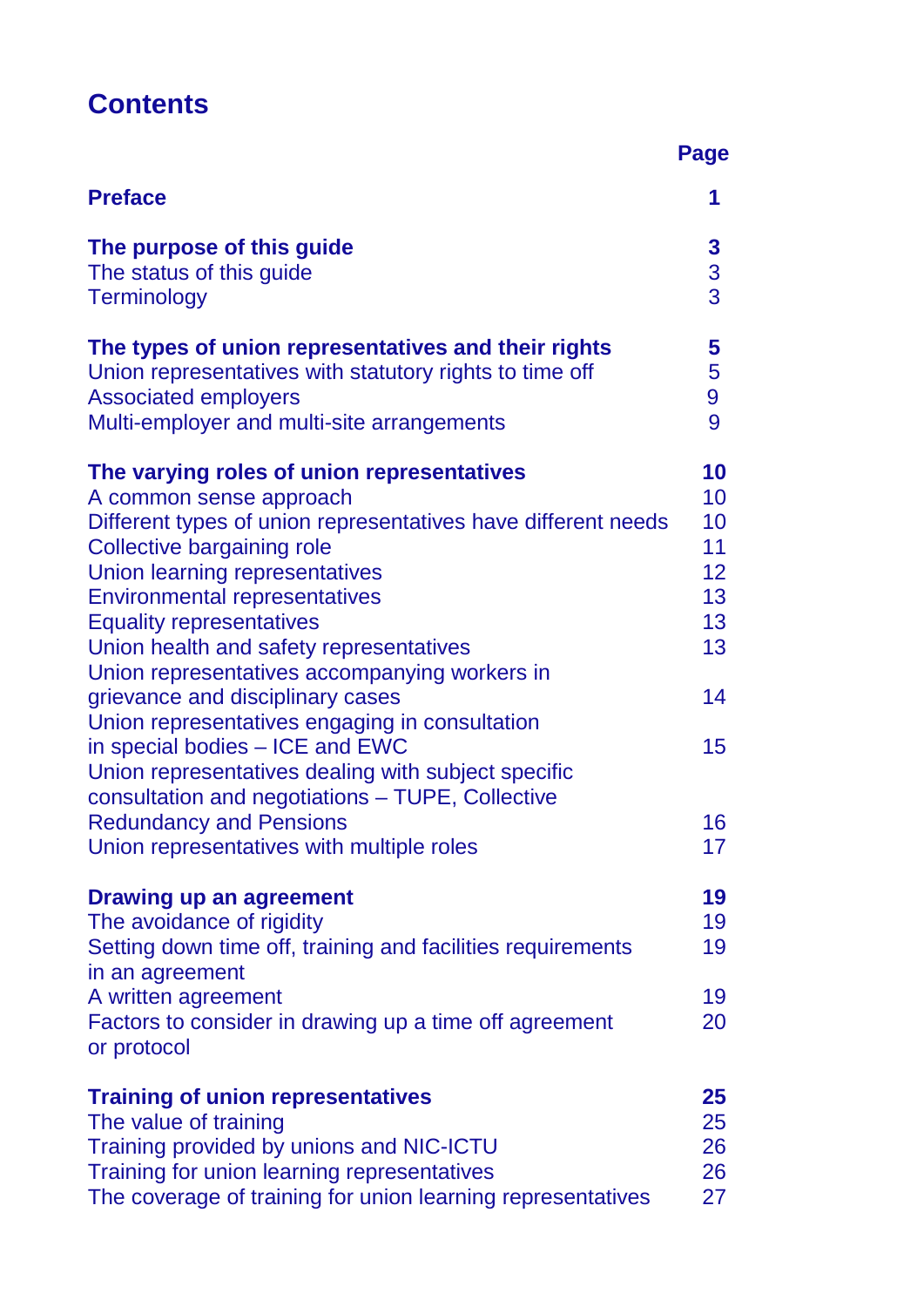| <b>Training for managers</b>                   |    |
|------------------------------------------------|----|
| <b>Access to facilities</b>                    | 28 |
| The need for facilities                        | 28 |
| <b>Facilities in large workplaces</b>          | 28 |
| TUPE and collective redundancy representatives | 28 |
| Off-site representatives                       | 29 |
| The use of electronic means of communication   | 29 |
| Dedicated intranet and email accounts          | 30 |
|                                                |    |

| <b>Notes</b> | 31 |
|--------------|----|
|              |    |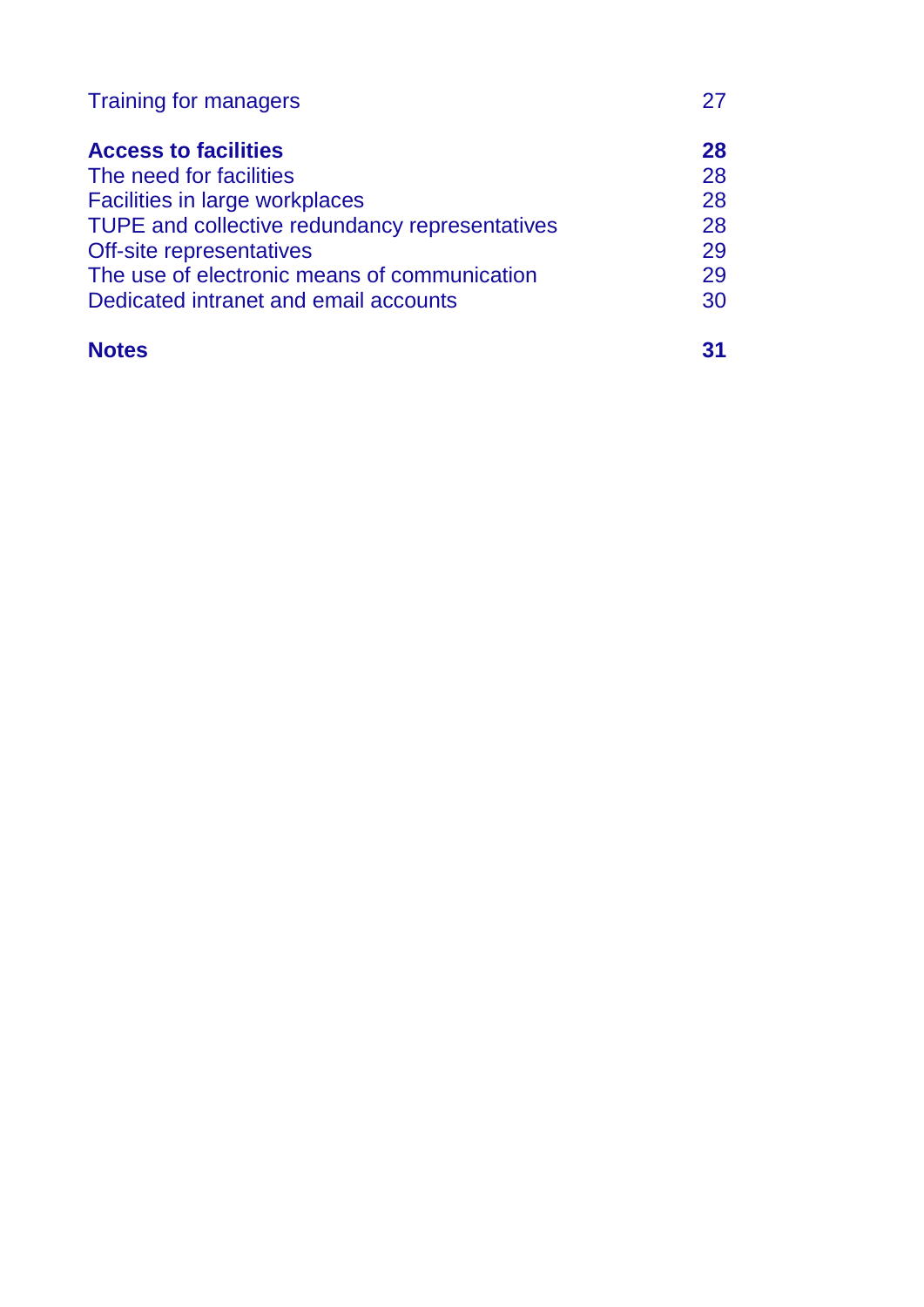# **Preface**

The Labour Relations Agency (Agency) issued a revised *Code of Practice on time off for trade union duties and activities on the 19<sup>th</sup> April 2012. The* revised Code provides advice under the provisions of the Industrial Relations (Northern Ireland) Order 1992 as subsequently amended. Its prime focus is representatives of independent trade unions in workplaces where the union is recognised for collective bargaining purposes. This includes representative duties associated with collective redundancies and the transfer of undertakings. The Code also provides advice concerning union learning representatives. The provisions of the Code are admissible in evidence in proceedings before an industrial tribunal relating to time off for trade union duties and activities. Any provisions of the Code which appear to the tribunal to be relevant shall be taken into account. However, failure to observe any provision of the Code does not of itself render a person liable to any proceedings.

The link between the Agency's Code and the relevant legislation found in the Industrial Relations (Northern Ireland) Order 1992 necessarily limits its scope and the Code is unable to provide advice on other forms of union representatives, or different circumstances where they operate. This includes, for example, environmental and equality representatives who are not covered by statute, and information and consultation and European Works Council representatives where unions have no privileged rights to representation. It is the purpose of this guide to cover all these circumstances and, where appropriate, to elaborate on parts of the Code.

It must be emphasised that the guide has no legal standing and is not intended to be taken into account in any tribunal hearing. It is estimated that around half of employee representatives in the UK are non-union. Their role tends to be much more restricted than that of their union counterparts being limited in the main to consultation. It is not unknown, in the private sector particularly, for union representatives to share a consultative forum with non-union representatives from the same firm, a matter discussed in this guide.

A separate guide is published to provide advice to employers and non-union representatives on how to manage time off, training and facilities. In some cases, for example in dealing with collective redundancies and the transfer of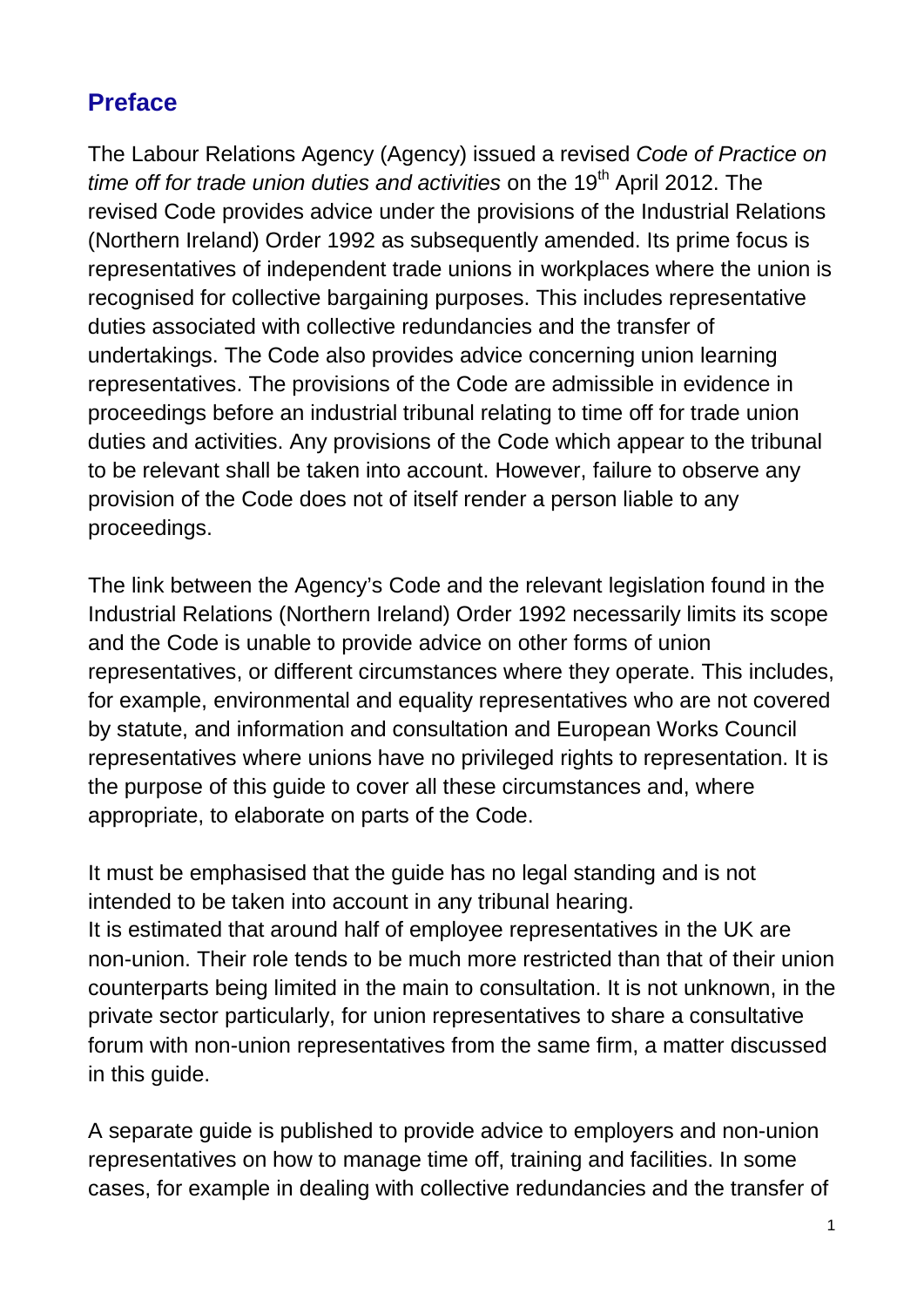undertakings in firms which do not recognise trade unions, these non-union representatives have statutory rights to facilities and facility time while others, especially members of consultative forums set up voluntarily by employers with no reference to the law have none.

The various arrangements are considered in the guide *Non-union representation in the workplace.*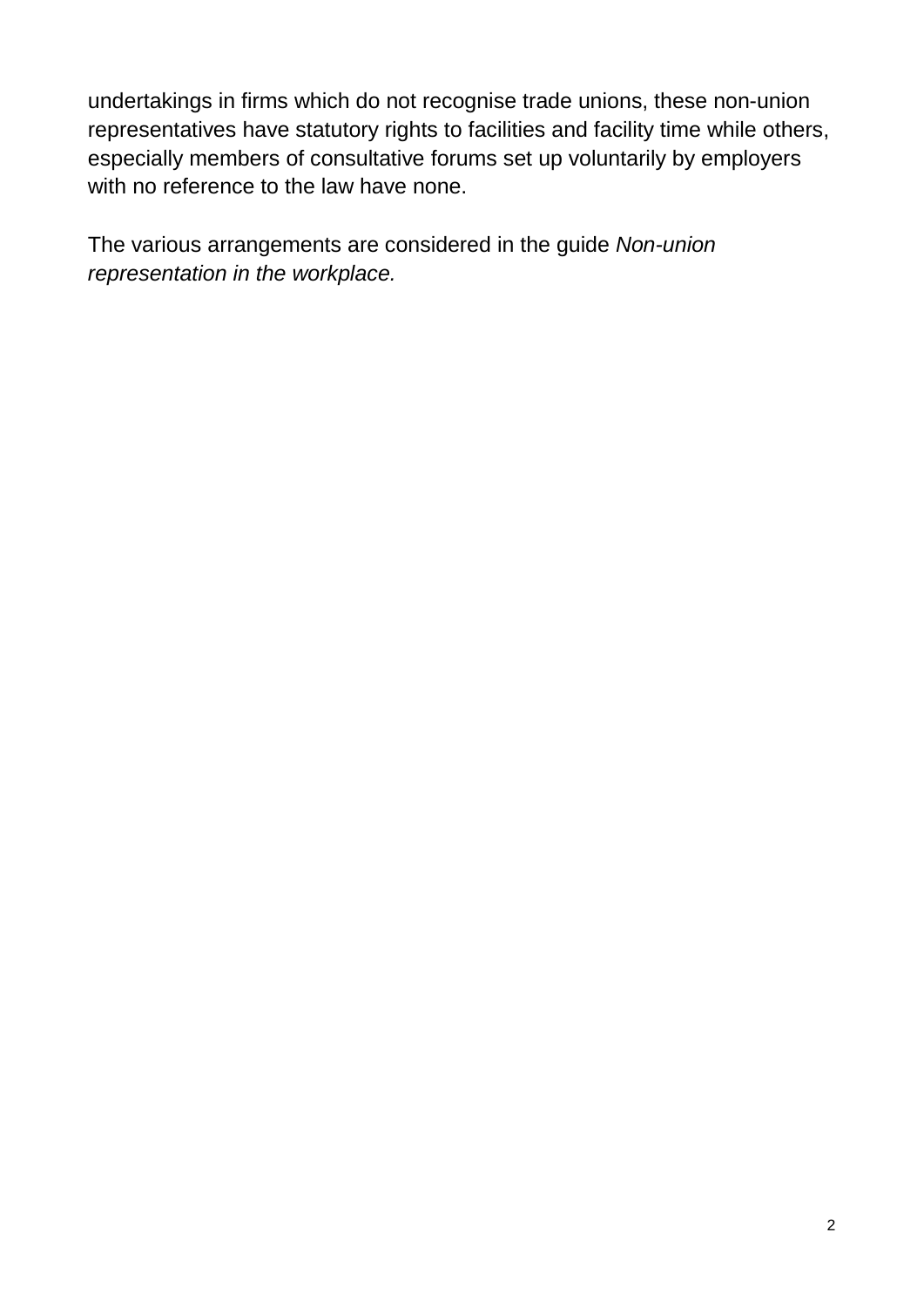# **The purpose of this guide**

This guide is for employers, trade unions and union workplace representatives. It gives advice on the provision of time off, training and facilities to enable union representatives to carry out their duties. It covers statutory and non-statutory representatives.

#### **The status of this guide**

The guide provides advice on good practice based on the Agency's experience working with employers and union representatives to build effective methods of communication, consultation and negotiation between management and representatives. In order to be effective in carrying out their various roles representatives need the security of knowing that they can gain time off with pay, be trained and have access to communication and other facilities. Employers, in turn need assurance that these are legitimate requests and that they will be made with due regard to business circumstances.

The Agency's experience is that there is much benefit to be gained by drawing up an agreement to regulate the operation of time off arrangements and ensure there are realistic expectations held by all involved. The guide spells out the issues and factors to be taken into account in designing and operating time off provisions. It is written to complement the Agency's *Code of Practice on time off for trade union duties and activities* by going into greater detail and being relevant to all types of union representative. This guide, as explained in the preface, has no standing in law. The Code should always be consulted in addition to this guide since it provides the definitive statements concerning time off for union representatives in their collective bargaining, union learning, TUPE and collective redundancy roles.

#### **Terminology**

There are a variety of different terms used to describe a union representative. In law the term most often used is 'trade union official' but this can easily be confused with an official who is an employee of the union, otherwise known as a 'trade union officer' whereas 'lay union officials' are elected or appointed to represent members in a given workplace or location. In manufacturing these are most often known as shop stewards, in printing they can be mother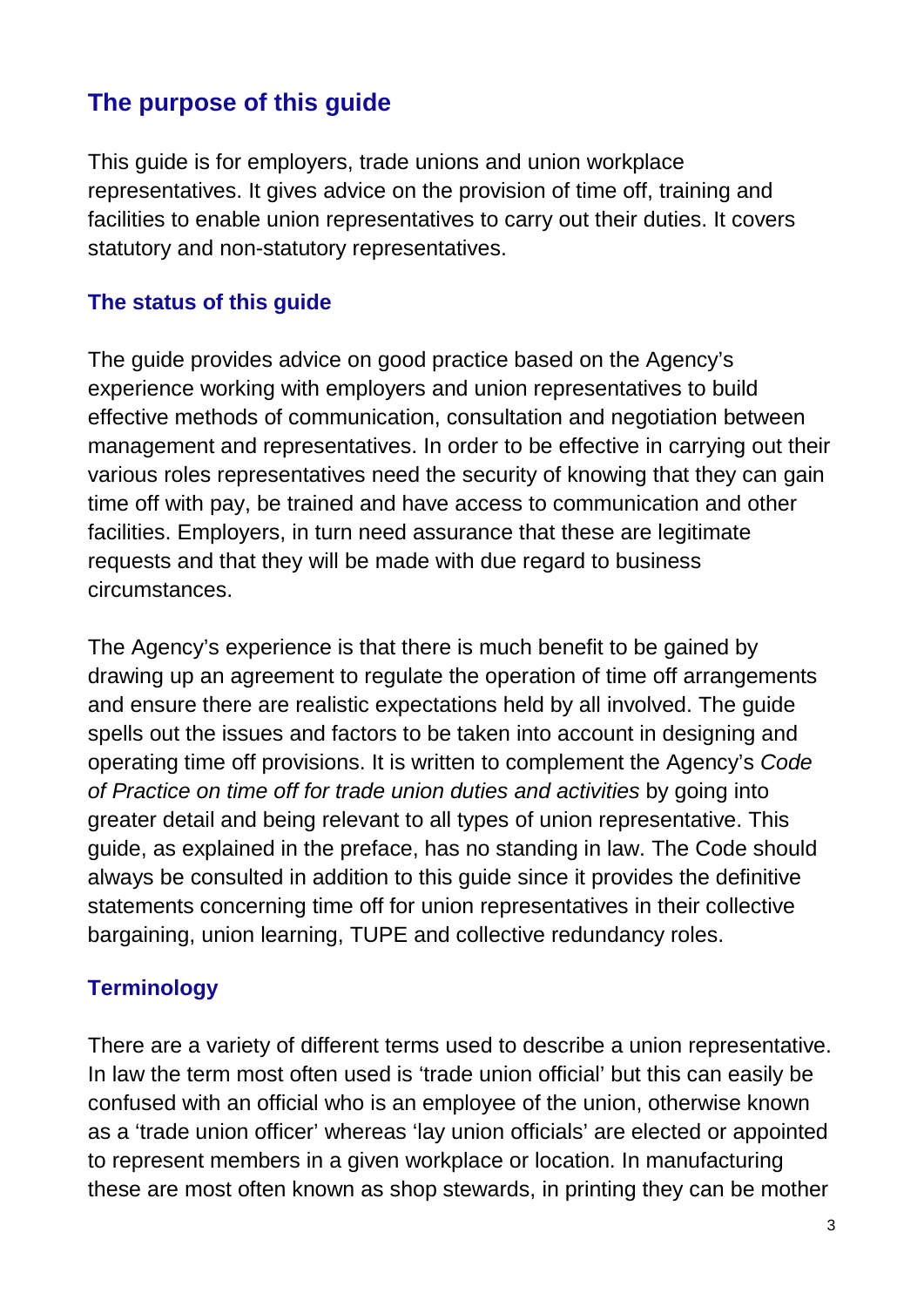or father of the chapel, among non-manual occupations the term 'staff representative' is most often used.

The term used in the guide is 'union representative'. This covers those representatives elected or appointed in accordance with the union rules to represent union members in a company, or group of companies where they also are an employee.

As explored in the guide, at times union representatives take on duties related to particular subjects where statutory rules apply, as in collective redundancy and the transfer of undertakings. Union representatives with specialist roles are referred to by the role they play i.e. union learning representative, union environmental representative and union equality representatives.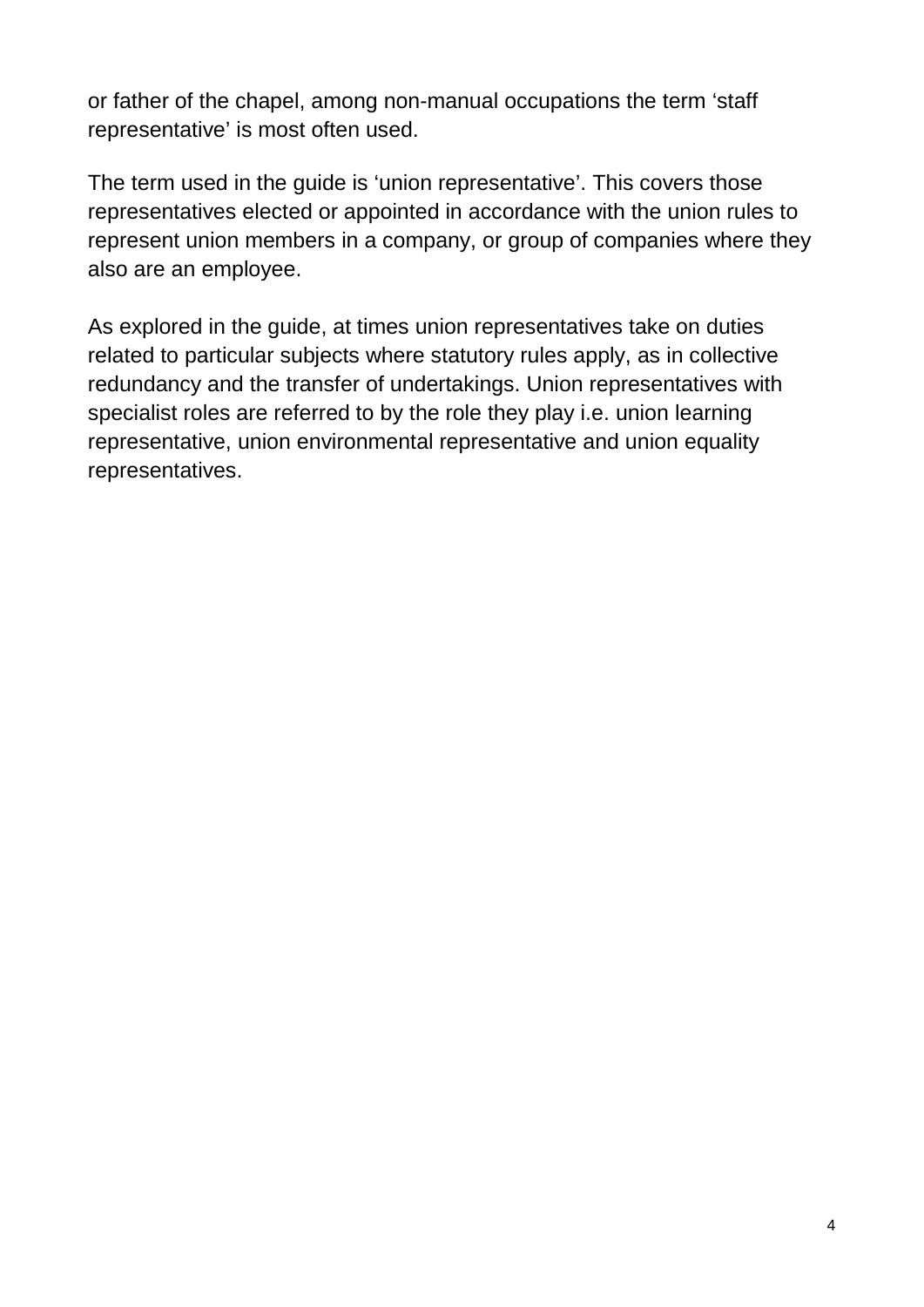# **The types of union representatives and their rights**

# **Union representatives with statutory rights to time off**

There are nine areas of statute where union (and in some cases non-union) representatives have statutory rights to paid time off to perform their duties and in some cases to be released for training, and be provided with facilities. These representatives are protected from dismissal or detriment in carrying out their duties or in standing for election<sup>1</sup>.

#### **Non-statutory union representatives**

The development of particular areas of expertise among representatives, much encouraged by trade unions and NIC-ICTU, and recognised by a growing number of employers, has led to a growth in specialist roles requiring separate training. One group specialise in environmental matters in the workplace and effects on the wider environment while the other group focus on equality matters related to any form of actual or potential discrimination and its elimination. While legislation in both areas increasingly impinges on the work of these specialist representatives, they have no statutory rights to time off with pay, access to training or facilities. It is, however, good practice where appropriate, as this guide makes clear, for these to be provided by employers to enable them to perform effectively. Other specialist union representatives, for example 'disability champions' may develop on a nonstatutory basis.

The different roles played by union representatives and protected by statutory provisions are listed in the following table with a brief summary of their legal rights.

| <b>Type of representative</b>                                                                                                                                                                                                | <b>Rights</b>                                                                                                                                                      |
|------------------------------------------------------------------------------------------------------------------------------------------------------------------------------------------------------------------------------|--------------------------------------------------------------------------------------------------------------------------------------------------------------------|
| <b>Union representatives appointed</b><br>by an independent union in<br>workplaces where the union is<br>recognised for collective bargaining<br>purposes under the provisions of Part<br>IV A of the Trade Union and Labour | • Paid time off to carry out<br>their duties<br>• Paid time off for training<br>• Protection against dismissal<br>and detriment.<br>As contained in the Employment |
| Relations (NI) Order 1995.                                                                                                                                                                                                   | Rights (NI) Order 1996<br>The LRA Code of Practice on Time<br>Off for Trade Union Duties and                                                                       |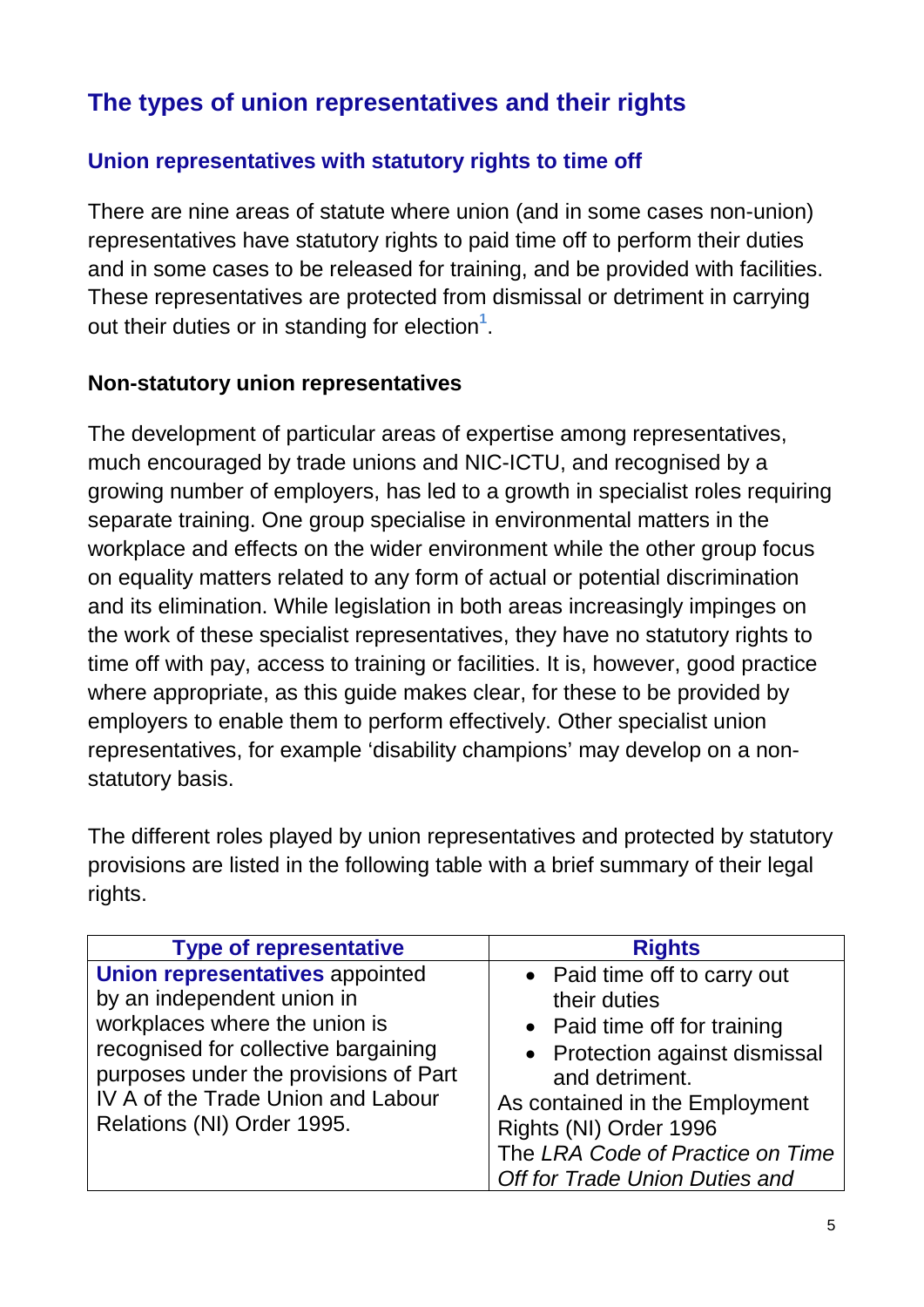|                                                                                                                                                                                                                                                                                                                                                                                                                                                                                                                                                                                                                                  | Activities applies                                                                                                                                                                                                                                                                                                                                                                                                                                  |
|----------------------------------------------------------------------------------------------------------------------------------------------------------------------------------------------------------------------------------------------------------------------------------------------------------------------------------------------------------------------------------------------------------------------------------------------------------------------------------------------------------------------------------------------------------------------------------------------------------------------------------|-----------------------------------------------------------------------------------------------------------------------------------------------------------------------------------------------------------------------------------------------------------------------------------------------------------------------------------------------------------------------------------------------------------------------------------------------------|
| <b>Union learning representatives</b><br>appointed by independent unions in<br>workplaces to promote and enable<br>training and learning where the union is<br>recognised for collective bargaining<br>purposes. These rights are derived<br>from the Employment (Northern Ireland)<br>Order 2003.<br>Article 31 of the Employment (Northern<br>Ireland) Order 2003 inserted a new<br>Article 92A into the Employment Rights<br>(Northern Ireland) Order 1996 giving<br>Union Learning Representatives a right<br>to take paid time off during working<br>hours to undertake their duties and to<br>undertake relevant training. | Paid time off to carry out<br>$\bullet$<br>their duties<br>Paid time off for training<br>$\bullet$<br>Protection against dismissal<br>and detriment.<br>The LRA Code of Practice on time<br>off for trade union duties and<br>activities applies                                                                                                                                                                                                    |
| <b>Health and safety representatives</b><br>appointed by trade unions in<br>workplaces where the union is<br>recognised. The representatives are<br>covered by the Safety Representatives<br>and Safety Committees Regulations<br>(Northern Ireland) 1979.                                                                                                                                                                                                                                                                                                                                                                       | • Paid time off to carry out<br>their duties<br>• Paid time off for training<br>The provision of facilities to<br>help them perform their<br>duties<br>Protection against dismissal<br>and detriment.<br>The Health and Safety Executive<br>issues its own advice and Codes<br>on health and safety<br>representatives. They are not<br>included in this guide.                                                                                     |
| <b>Information and consultation</b><br>representatives. Union representatives<br>may be appointed or elected to<br>negotiate the setting up of and/or be<br>members of a subsequent information<br>and consultation body under the<br>Information and Consultation of<br><b>Employees Regulations (Northern</b><br>Ireland) 2005 (known as ICE). They<br>may sometimes work alongside non-<br>union representatives. ICE bodies are<br>typically called 'employee forums' or<br>'works councils'.                                                                                                                                | Paid time off to carry their<br>duties<br>Protection against dismissal<br>and detriment.<br>The statutory rights only apply to<br>those representatives who<br>negotiate to create an ICE body<br>and/or serve on it under a<br>'negotiated agreement' or a<br>'standard agreement' under the<br>Regulations. Union representatives<br>on ICE bodies established under a<br>'pre-existing agreement,' where<br>there are no provisions for time off |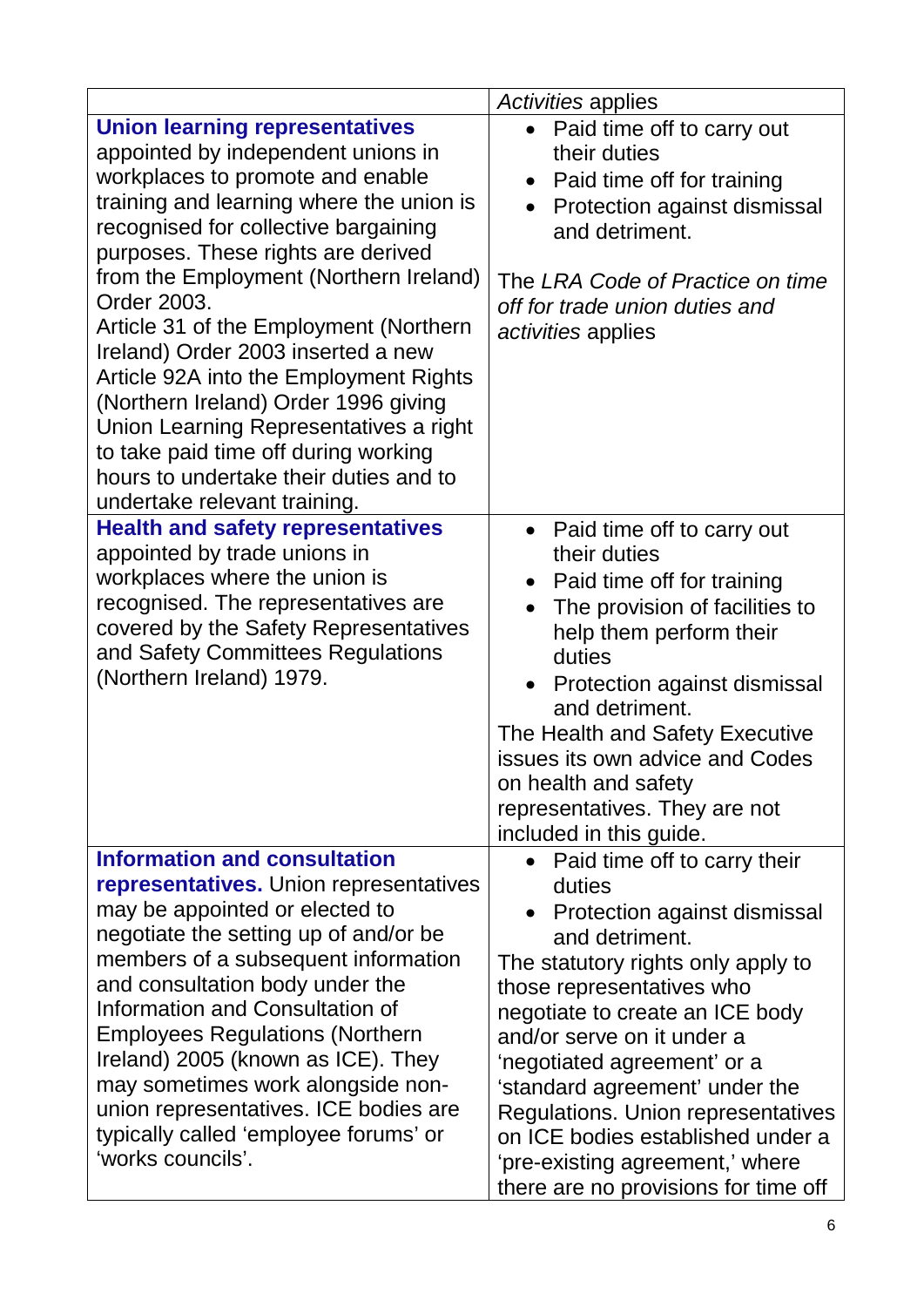|                                                                                                                                                                                                                                                                                                                                                                                                                                                                                                                                                                                                                                                                                                                                                                                                                                                            | for non-union representatives,<br>would have rights to time off etc if                                   |
|------------------------------------------------------------------------------------------------------------------------------------------------------------------------------------------------------------------------------------------------------------------------------------------------------------------------------------------------------------------------------------------------------------------------------------------------------------------------------------------------------------------------------------------------------------------------------------------------------------------------------------------------------------------------------------------------------------------------------------------------------------------------------------------------------------------------------------------------------------|----------------------------------------------------------------------------------------------------------|
|                                                                                                                                                                                                                                                                                                                                                                                                                                                                                                                                                                                                                                                                                                                                                                                                                                                            | the union was recognised.                                                                                |
| <b>European consultative bodies.</b><br>Employee members, whether<br>union or non-union, of a special<br>negotiating body (a body<br>established for the purposes of<br>negotiating with central<br>management an agreement for a<br>European Works Council (EWC)<br>under the Transnational<br>Information and Consultation of<br>Employees Regulations 1999) and the<br>equivalent in a European Public Limited<br>Liability Company (known as a<br>European Company) and a European<br>Cooperative Society (the European<br>Cooperative Society (Involvement of<br>Employees) Regulations 2006) all have<br>statutory rights to enable them to set up<br>with management appropriate<br>consultative bodies like a EWC.<br>Once established the rights apply to the<br>employee representatives on these<br>bodies irrespective of union<br>membership. | Paid time off to carry out<br>their duties <sup>2</sup><br>Protection against dismissal<br>and detriment |
| <b>Pension representatives are</b><br>those workplace representatives,<br>whether union or non-union,<br>elected for the purpose of<br>consultation over changes to pension<br>arrangements, known as the 'listed'<br>changes under the Occupational and<br><b>Personal Pension Schemes</b><br>(Consultation by Employers)<br>Regulations (Northern Ireland) 2006, as<br>amended, and the Information and<br><b>Consultation of Employees</b><br>(Amendment) Regulations (Northern<br>Ireland) 2006.                                                                                                                                                                                                                                                                                                                                                       | Paid time off to carry out<br>their duties<br>Protection against dismissal<br>$\bullet$<br>or detriment. |
| 'TUPE' representatives. Where an<br>independent trade union is recognised<br>for collective bargaining purposes, the                                                                                                                                                                                                                                                                                                                                                                                                                                                                                                                                                                                                                                                                                                                                       | Paid time off to carry out<br>$\bullet$<br>their duties<br>Paid time off for training<br>$\bullet$       |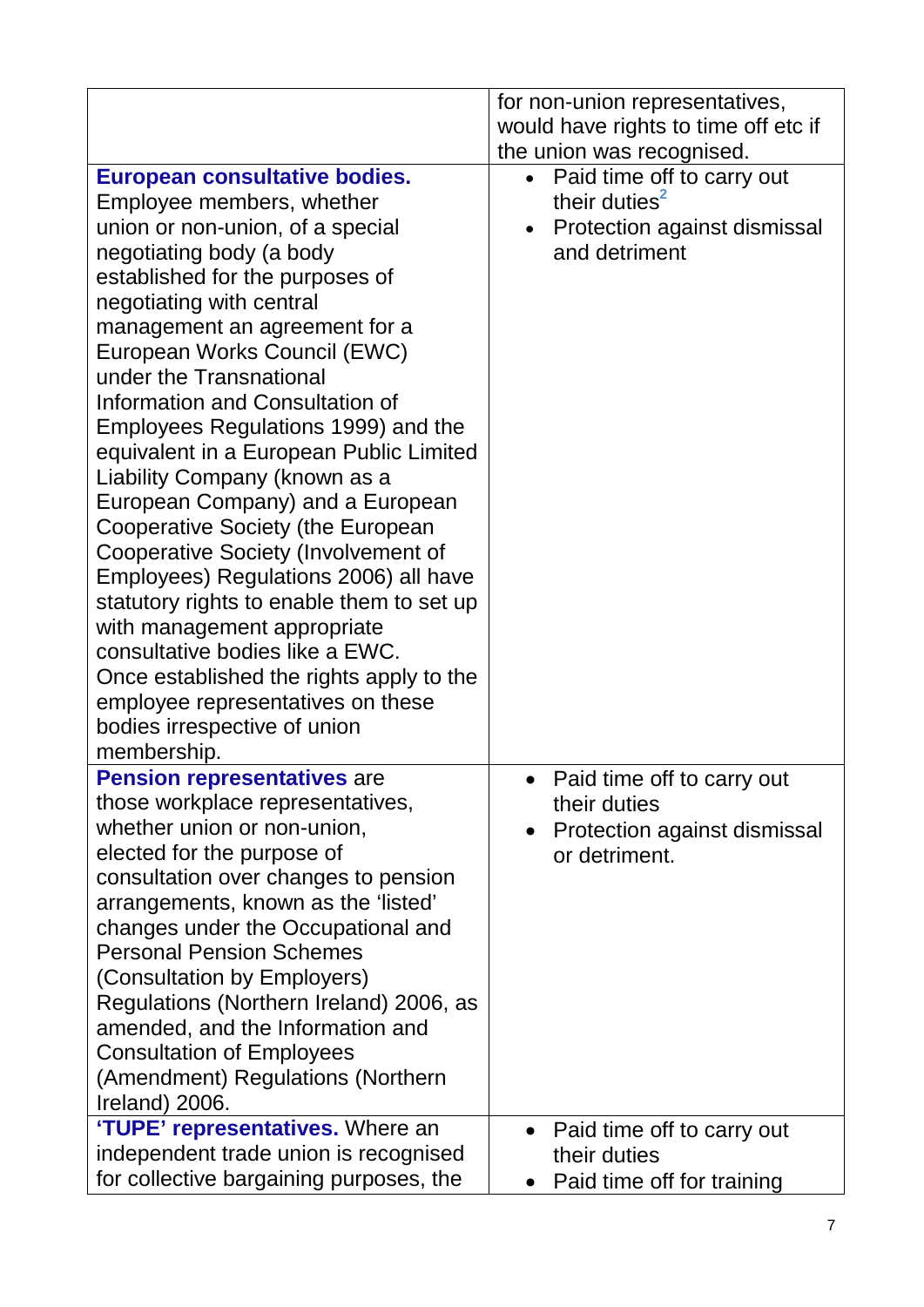| union, usually including the workplace<br>representatives, must be informed and<br>consulted over the transfer of<br>undertakings.<br><b>Transfer of Undertakings</b><br>(Protection of Employment)<br>Regulations 2006, known as<br><b>TUPE and The Service Provision</b>                                                                              | The provision of facilities to<br>help them perform their<br>duties<br>Protection against dismissal<br>$\bullet$<br>and detriment<br>The LRA Code of Practice on time<br>off for trade union duties and                                                                                                                                             |
|---------------------------------------------------------------------------------------------------------------------------------------------------------------------------------------------------------------------------------------------------------------------------------------------------------------------------------------------------------|-----------------------------------------------------------------------------------------------------------------------------------------------------------------------------------------------------------------------------------------------------------------------------------------------------------------------------------------------------|
| <b>Change (Protection of Employment)</b><br>Regulations (Northern Ireland) 2006                                                                                                                                                                                                                                                                         | <i>activities</i> applies.                                                                                                                                                                                                                                                                                                                          |
| <b>Collective redundancy.</b> Where a<br>trade union is recognised, consultation<br>in circumstances where the redundancy<br>οf<br>20 to 99 employees is proposed<br>within a 30 day period or<br>more than 100 employees is<br>proposed within a 90 day period                                                                                         | • Paid time off to carry out<br>their duties<br>Paid time off for training<br>$\bullet$<br>The provision of facilities to<br>help them perform their<br>duties<br>Protection against dismissal<br>and detriment.                                                                                                                                    |
| must be with the union representatives.<br>[Article 216 of the Employment Rights<br>(Northern Ireland) Order 1996 as<br>amended, known as 'collective<br>redundancy'],                                                                                                                                                                                  | The LRA Code of Practice on time<br>off for trade union duties and<br><i>activities</i> applies.                                                                                                                                                                                                                                                    |
| <b>Workforce agreement</b><br>representatives. Workplace<br>agreements may be found in<br>circumstances where it is necessary for<br>employers to agree the particular<br>application of a statute to the workplace<br>concerning working time, maternity and<br>paternity and fixed term employment.<br>Representatives may be union or non-<br>union. | Employee representatives in these<br>circumstances do not have<br>statutory rights to time off but have<br>a right to<br>• Protection against dismissal<br>and detriment.<br>Representatives from unions with<br>recognised collective bargaining<br>rights in these circumstances<br>would maintain their statutory<br>facilities described above. |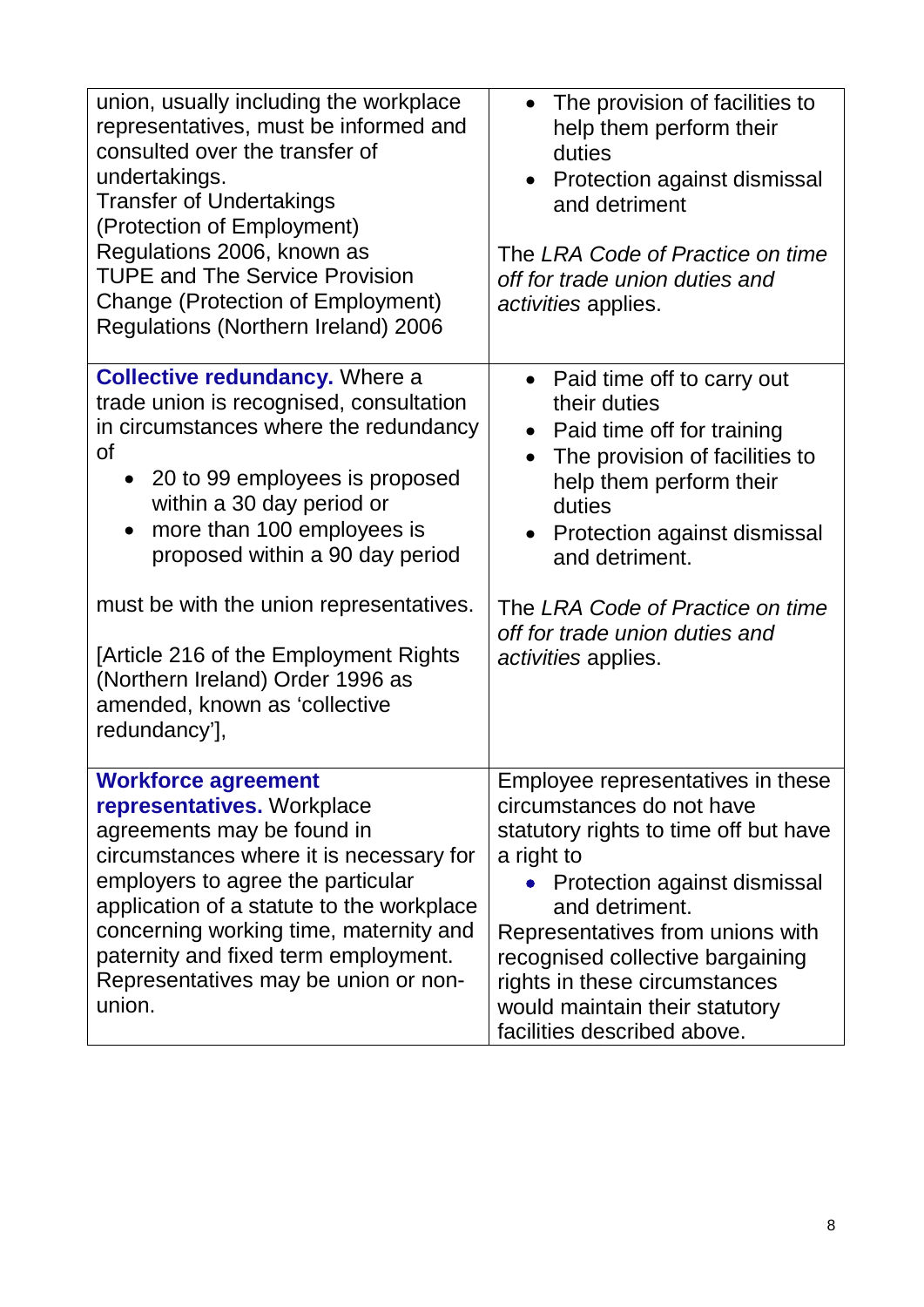#### **Associated employers**

It is important to note that the duty to provide time off with pay and training only applies to the representative's employer and not to any associated employer unless agreed by them. In circumstances where a number of employers share a site and agree joint negotiating and/or consultative arrangements it is advisable to establish special arrangements to ensure that the rights of union representatives are clearly established and understood by individual employers on the site in relation to their employees.

#### **Multi-employer and multi-site arrangements**

In circumstances where collective bargaining and joint consultation take place among a group of employers, or covers different sites of a company, rights to time off can apply, for example in the attendance of collective bargaining meetings at a regional or national level. It is sensible for employers and unions in these circumstances to make special arrangements as part of their agreement on time off. This can apply also where a few representatives have to cover a larger number of establishments as is sometimes the case in small professional unions where there may be only a few members in each workplace dispersed nationally involving a number of employers.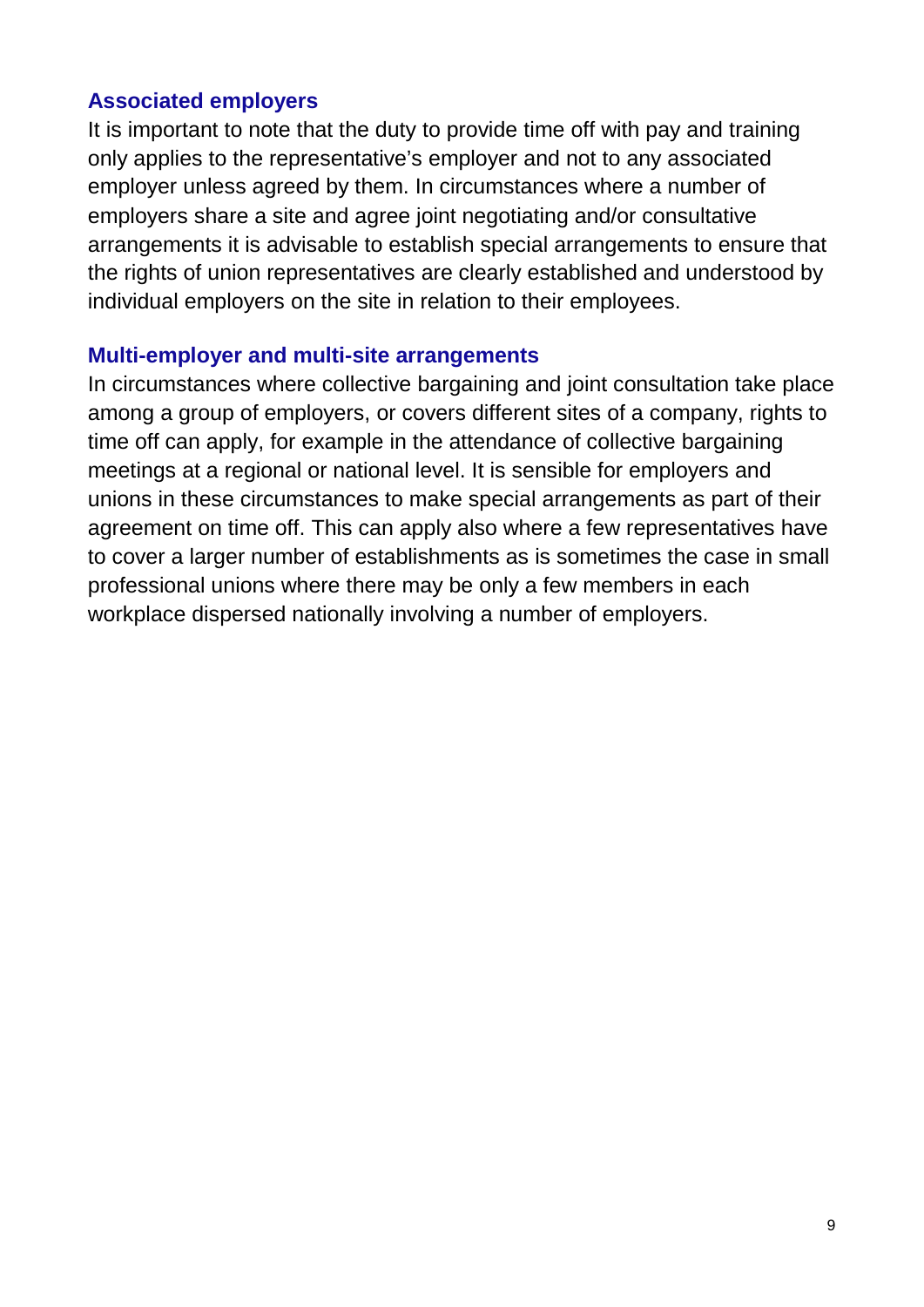# **The varying roles of union representatives**

#### **A common sense approach**

The different types of statutory rights to time off, training and facilities can be confusing and a cause of difficulty if applied without a wider consideration of the role of union representatives and workplace circumstances. For example, a union representative in collective bargaining has statutory rights only to paid time off and for training, but if the same representative is involved in a TUPE or collective redundancy situation the rights are extended to the provision of facilities for duties connected with those issues. In practice all union representatives have to seek approved time off from their work to carry out their duties, which cannot be unreasonably refused, and they need at least some training and access to facilities if only to communicate with management and with their constituents. A common sense approach is to determine what is sensible in the circumstances with the aim of developing an effective system of union representation while ensuring that statutory rights are met. It is the aim of this guide to provide advice on how this may be done in a practical and fair way.

#### **Different types of union representatives have different needs**

The role and responsibilities of union representatives can vary quite considerably between types of workplaces and sectors and between the different types of representatives listed above. It is important to consider what role the union representative plays in working out what time off and facilities can reasonably be expected and should be granted. Nine types of workplace representative can be identified each with their own particular roles and thus different needs for time off, facilities and training. These are:

- union representatives in collective bargaining
- union learning representatives
- union environmental representatives
- union equality representatives
- union health and safety representatives
- union representatives dealing with individual grievance and disciplinary matters
- union representatives engaging in consultation ICE and EWC
- union representatives dealing with time limited consultation and negotiation – TUPE, collective redundancy and pensions
- multiple role union representatives.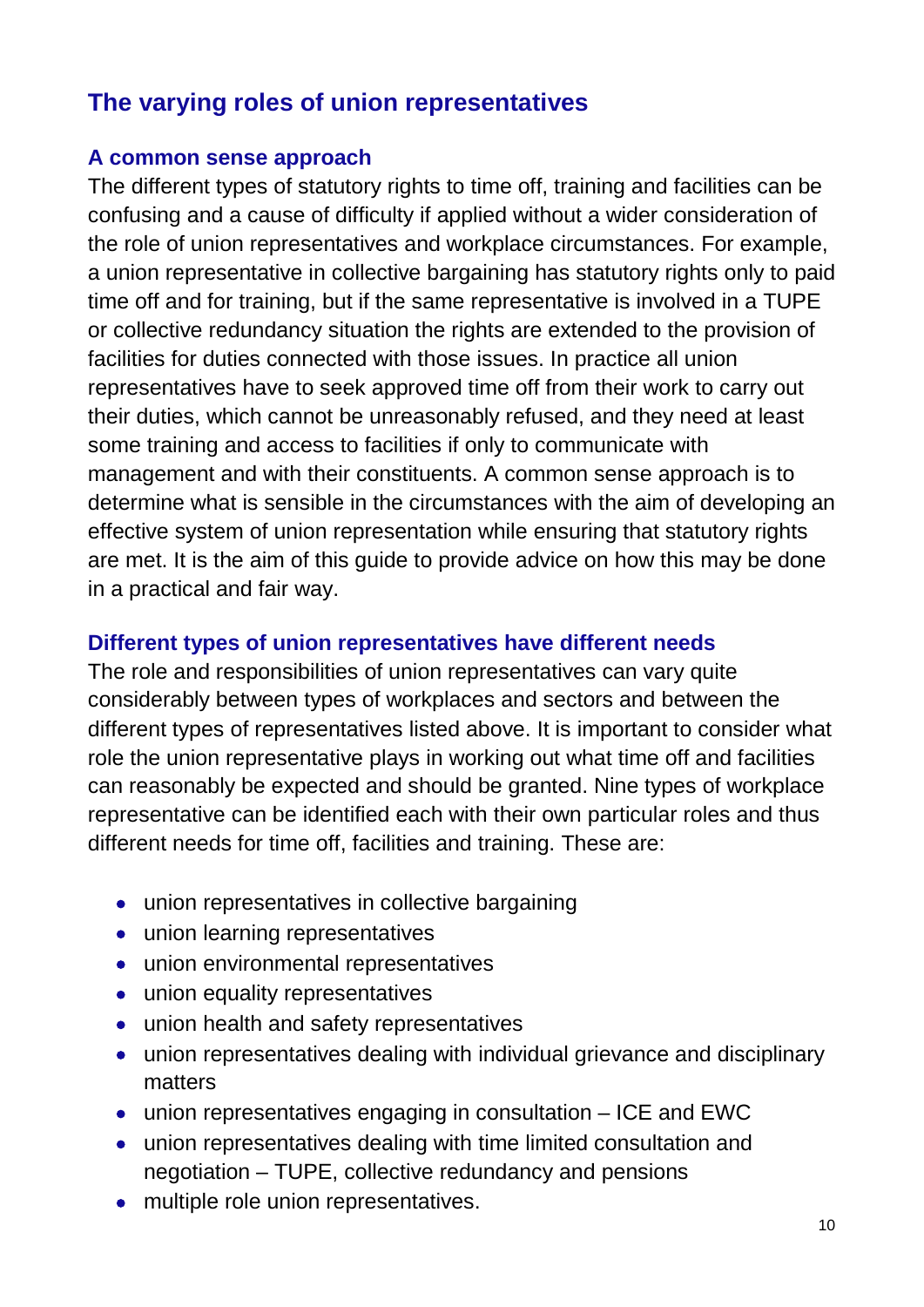# **Collective bargaining role**

#### **The needs of representatives**

These are representatives appointed in accordance to the rules of their trade union where the union has collective bargaining rights involving the determination of terms and conditions of employment and the procedures for negotiation and disputes resolution. They often undertake a wide range of activities and duties. To undertake this work, union representatives need to be trained and be able to communicate with their trade union, their members and with other representatives, if there is more than one on site or in the company. They need also to be able to access relevant information and have time to prepare for meetings with management. All of these activities require training and access to facilities to carry out the work, including access to external trade union officers.

#### **The scope of collective bargaining**

The range of topics covered in negotiations between union representatives and management can vary quite widely from one workplace to another. In Article 96(1) of the Industrial Relations (Northern Ireland) Order 1992, as amended by Part VIII of the Trade Union and Labour Relations (Northern Ireland) Order 1995, the matters relevant to collective bargaining are listed as those concerned with one or more of:

- terms and conditions of employment and physical conditions of work
- engagement or non-engagement, or termination or suspension of employment or the duties of employment, of one or more workers
- allocation of work or the duties of employment as between workers or groups of workers
- matters of discipline
- a worker's membership or non-membership of a trade union
- facilities for union representatives (called 'officials')
- machinery for negotiation or consultation, and other procedures (including grievance procedures) including recognition of the right of a trade union to represent workers in such negotiation or consultation.

#### **Topics for more complex negotiations**

Negotiations over terms and conditions of employment usually take place at regular intervals. In addition, there may be occasions when it is necessary to negotiate changes to payment systems, including job evaluation, or agree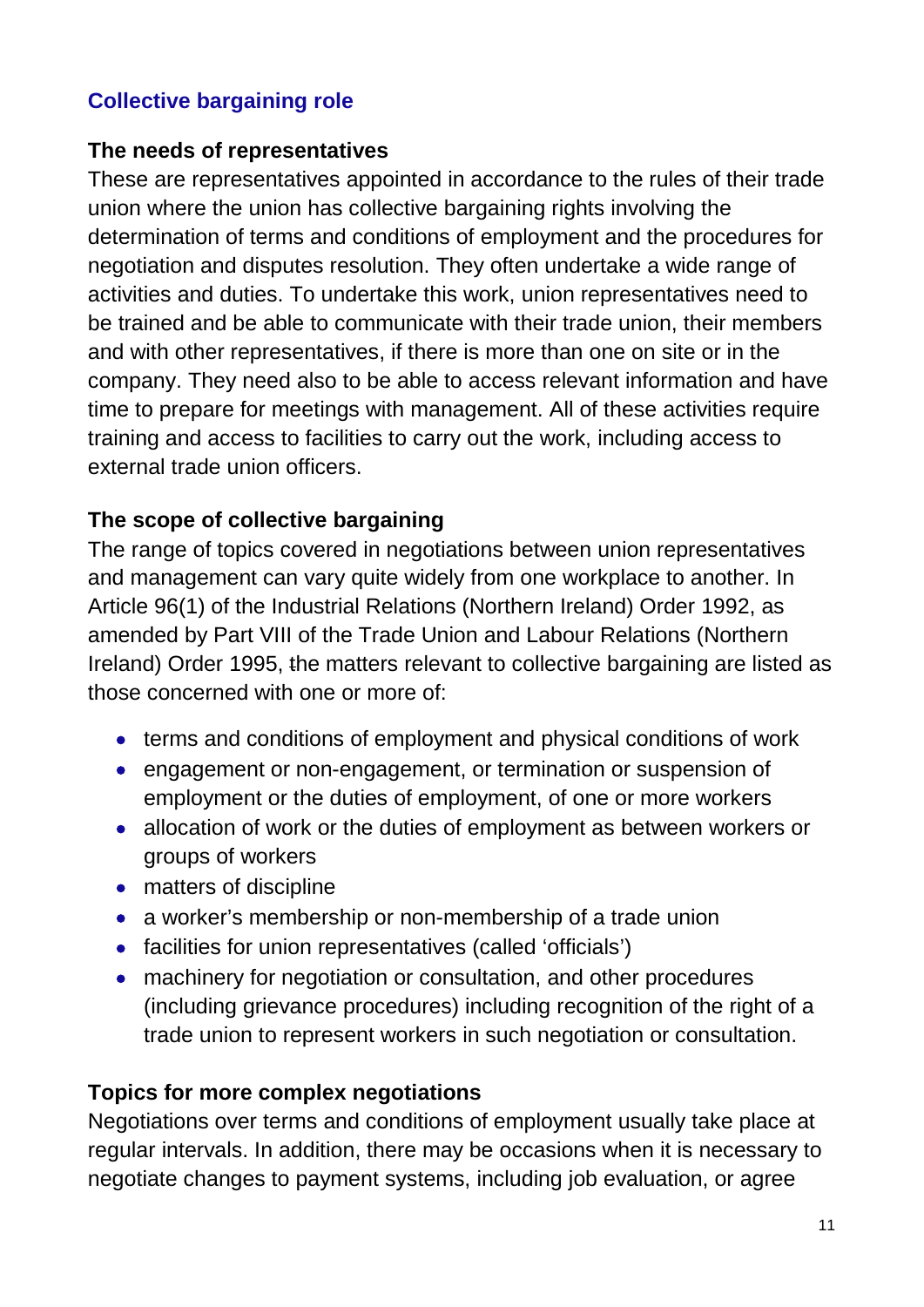procedures and arrangements for a range of employment issues like sickness, diversity, the environment, flexible working, work organisation and the design and operation of collective bargaining and consultative bodies and procedures dealing with grievances and discipline. The range of agreed topics covered in collective bargaining and the frequency with which bargaining and negotiation occurs will vary from one workplace and employing organisation to another. This will influence any definition of 'reasonable' time off which must vary according to circumstances.

#### **Union learning representatives**

#### **The role of Union Learning Representatives**

A particular category of union workplace representation in recognised unions is the Union Learning Representative (ULR). Their role is established by legislation**<sup>3</sup>** where their functions for which time off are allowed are listed as:

- analysing learning or training needs
- providing information and advice about learning or training matters
- arranging learning or training
- promoting the value of learning or training
- consulting the employer about carrying on any such activities
- preparation to carry out any of the above activities
- undergoing relevant training.

#### **The circumstances where time off is needed**

Provided the union has given notice that the employee is a ULR who has been appropriately trained, or will be within six months, the representative can undertake functions related to the provision or propagation of training and learning. In some cases it may be helpful for a ULR to attend meetings concerned with agreeing and promoting learning agreements.

Employers may also see it in their interests to grant paid time off for these representatives to attend meetings with external partners concerned with the development and provision of workforce training. Union members have the right to access the services of their ULR, for example to discuss their training needs and consider making a request for time off for training. In practice the roles and responsibilities of ULRs will often vary by union and by workplace. Whatever the range of duties, ULRs need access to approved training, time off to meet employees and meet with management. This, in turn, means they need some type of access to facilities.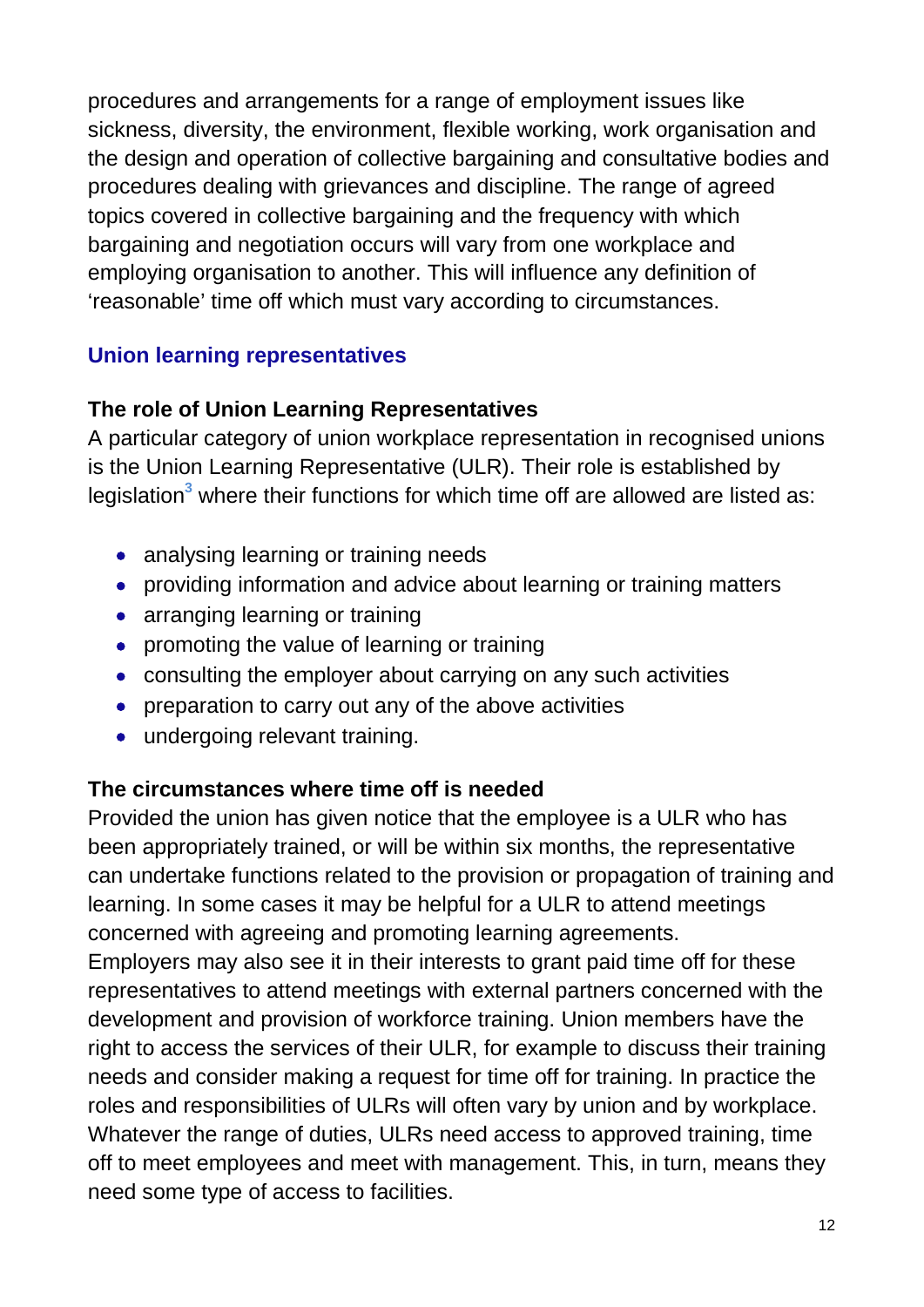## **Environmental representatives**

#### **The role of environmental representatives and their needs**

In some workplaces trade unions gain agreement from the employer to elect or appoint representatives with a specialist role. Environmental representatives focus on the climate change agenda and changes in work organisation and green workplace projects. They may serve on environmental committees if these are established. They can work to improve the impact of an organisation or workplace on the local environment, helping nearby communities and raising the reputation of the employer. Environmental representatives have no statutory rights to time off, training or facilities. Appropriate training is available from trade unions and NIC-ICTU and the government sponsored Union Learning Fund is available to support approved training programmes for these representatives. In determining what time off, training and facilities should be agreed consideration needs to be given to the relationship between these specialists and other union representatives concerned with collective bargaining and ULRs.

#### **Equality representatives**

#### **The role of equality representatives and their needs**

Equality representatives can be concerned with a wide range of diversity issues from the promotion of diversity management to helping ensure legal compliance and conducting audits. They can help raise awareness of issues related to equality and diversity; raise the profile of equal treatment of workers on the grounds of gender, age, religion, and engage employers on a range of equality issues. Equality representatives have no statutory rights to time off, training or facilities. Appropriate training is available from trade unions and NIC-ICTU and the government sponsored Union Learning Fund is available to support approved training programmes for these representatives. In determining what time off, training and facilities should be agreed, consideration needs to be given to the relationship between these specialists and other union representatives concerned with collective bargaining and ULRs.

#### **Union health and safety representatives**

#### **Basic description of rights**

The Safety Representatives and Safety Committees Regulations (Northern Ireland) 1979 require that employers allow union health and safety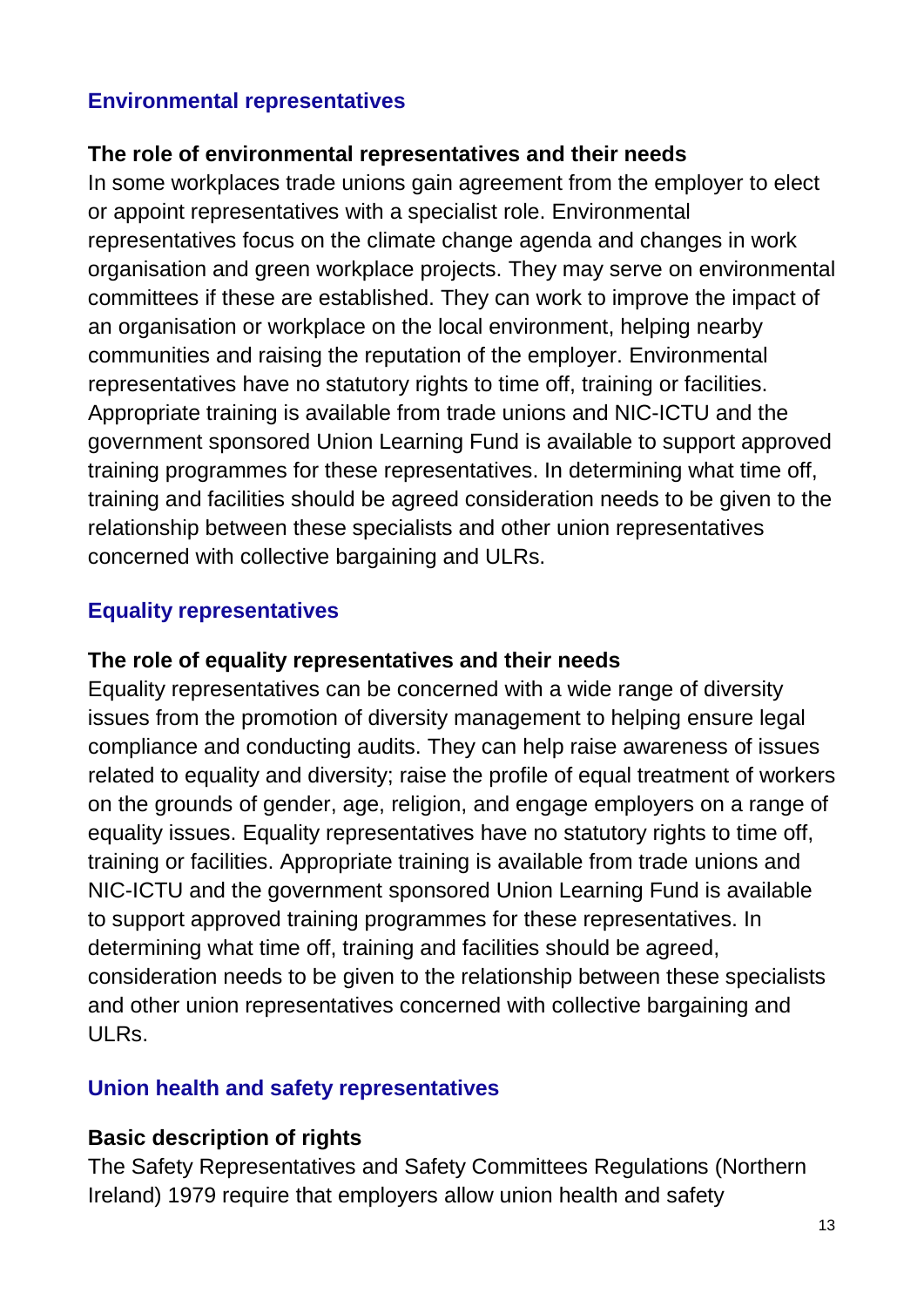representatives paid time off, as is necessary, during working hours, to perform their functions.

Further advice on time off provisions for health and safety representatives is provided by the Health and Safety Executive Northern Ireland in their approved Code and the leaflet '*Consulting workers on health and safety'*. This is not covered in this Agency guide.

#### **Union representatives accompanying workers in grievance and disciplinary cases**

#### **The right to accompany workers**

Union representatives may advise and accompany workers before and/or during grievance or disciplinary hearings<sup>4</sup> provided that the trade union has stated in writing that they are accredited i.e. they have the relevant experience or training to act as a worker's companion**<sup>5</sup>** . This is an established right in legislation and is covered both in the Agency's *Code of Practice on time off for trade union duties and activities* and in the *Code of Practice on disciplinary and grievance procedures.* The right to allow accompaniment is a duty applying to all employers and not just where a union is recognised. Trade union full time officers also have the right to accompany a worker if so requested. The union representative must be employed by the same organisation as the person to be accompanied in order to be able to claim time off with pay to undertake this role. Representatives undertaking this work may have to appear as witnesses before outside appeal bodies or industrial tribunals.

#### **A demanding role**

This can be a demanding and time consuming role and special training may be appropriate. Union representatives should be aware of the value of mediation in handling some issues. It may be appropriate, with the employer's agreement, for representatives often involved in individual grievance and disciplinary cases to train to become a qualified mediator. Union representatives engaged in grievance and disciplinary cases will need access to a confidential space to meet the worker involved.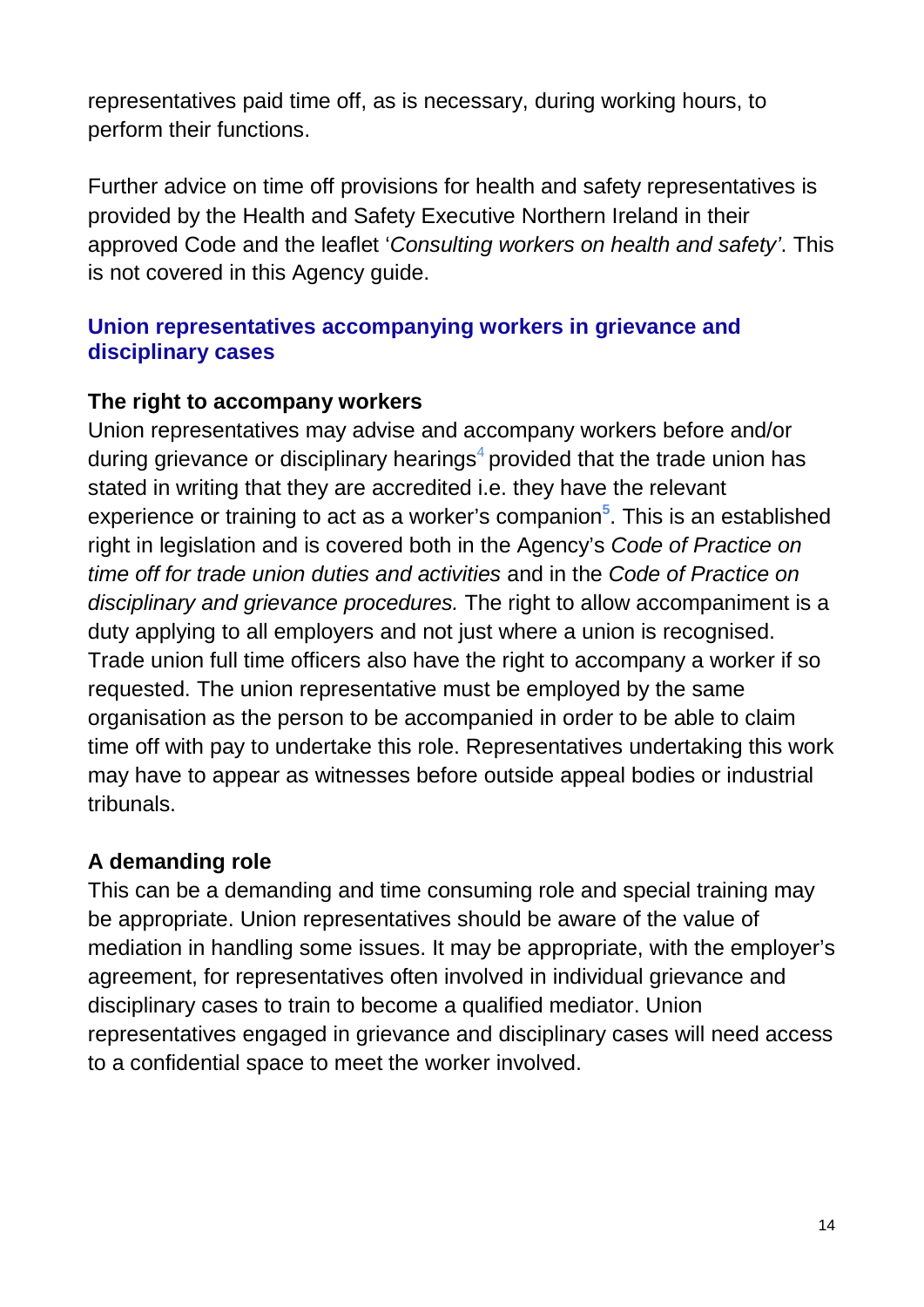#### **Union representatives engaging in consultation in special bodies – ICE and EWC**

# **Basic rights**

Union representatives have no privileged right to be a member of consultative bodies established under the ICE and EWC regulations. However, employers and unions may agree to provide places for union representatives or they may stand for election in this role and be so elected. Some senior union representatives may attend both site and higher level, company-wide meetings and be members of a European Works Council (EWC). This will need to be reflected in agreements on time off to include travel arrangements and expenses. The frequency, length and location of the consultation meetings, and the range of topics discussed, will vary from one organisation to another.

This will directly influence the amount of time off required by union representatives to perform their consultation duties.

# **The purpose and meaning of consultation**

The purpose of consultation, as defined in EU directives is the 'exchange of views and the establishment of dialogue'. This often involves the sharing and discussion of company information and consideration of options for strategic change. It is not unknown for union representatives to work alongside nonunion representatives in these employee forums and works councils. It is important for union representatives to understand the distinction between negotiation and consultation, the latter being more an open exploration of views than the negotiation of agreed outcomes. It is helpful, too, for training to be provided to help representatives understand company business information and accounts. Joint training of both types of representative can be especially beneficial.

#### **Non-statutory consultative bodies**

Consultation representatives are covered by the relevant provisions of the regulations, listed above, concerned with ICE, EWCs, and consultation in European Companies and European Cooperative Societies. There are also many employee forums set up by employers outside the legislative framework. Here there are no statutory rights to time off, although union representatives with collective bargaining roles, where unions are recognised, will retain their rights to facility time and training while engaging in consultation.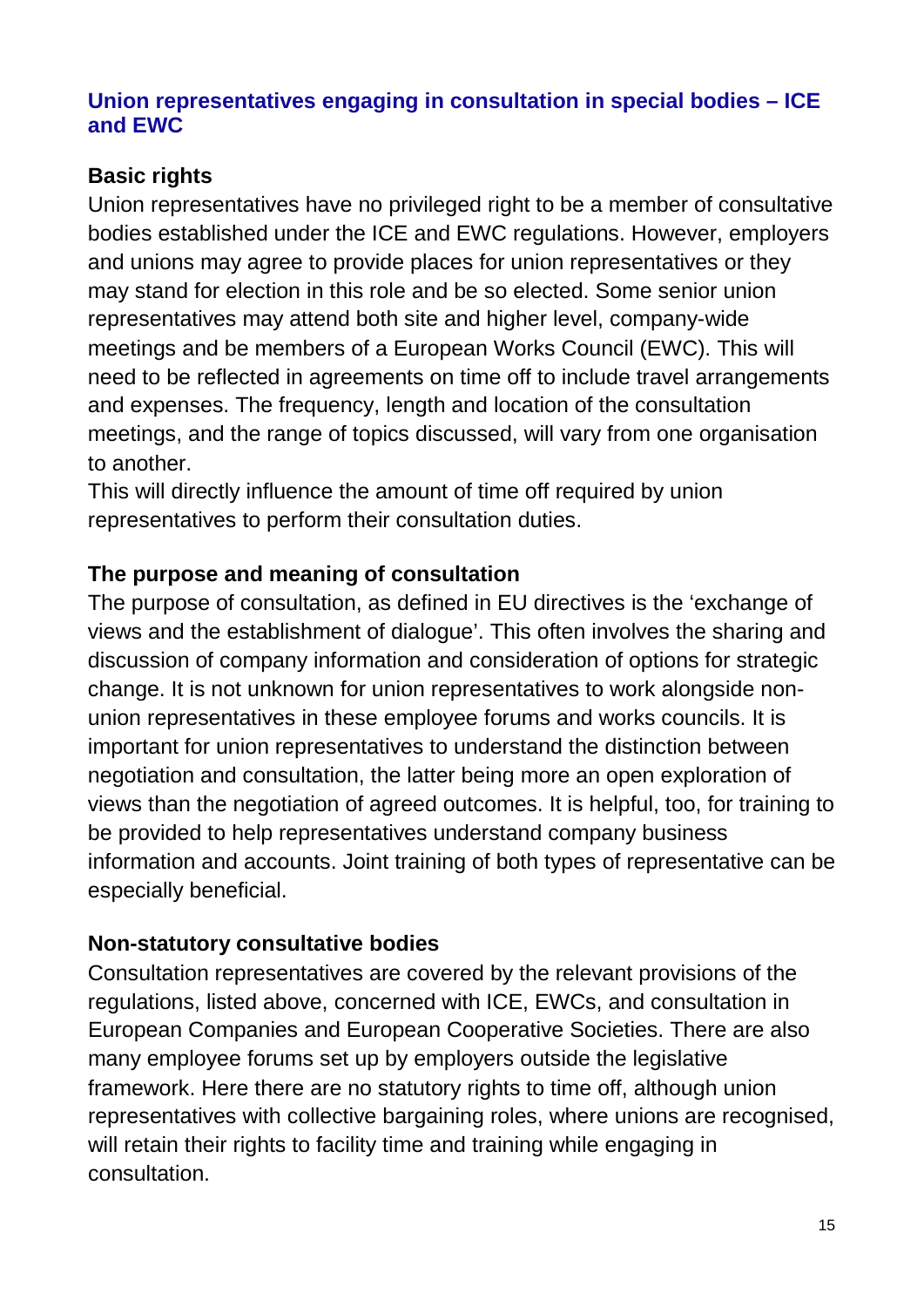# **Rights when setting up a consultative body**

Union representatives may also be involved in the negotiations under the regulations to establish consultative forums under the ICE and EWC, European Company and European Cooperative Society regulations. These union representatives have the role of negotiating and agreeing, sometimes alongside non-union representatives, with relevant management the design and operational rules of appropriate consultative bodies set up under the provisions of the various regulations. At the time of the operation of these negotiating bodies there are particular needs for time off to meet with management, prepare for meetings and communicate with members and employees. Training on purpose and planned operation of the consultative forum will be beneficial.

#### **Union representatives dealing with subject specific consultation and negotiations – TUPE, Collective Redundancy and Pensions**

#### **Basic legal requirements**

Various regulations allow for the election of workplace representatives to deal with specific employment related issues such as business transfers and collective redundancies. Where unions are recognised consultation must be with the trade union which will often, in practice, include union representatives. The law provides in Articles 92-95 of The Employment Rights (Northern Ireland) Order 1996 that time off with pay be provided to carry out duties and receive training concerning:

- the receipt of information from the employer and consultation by the employer under Part XIII Article 216 of The Employment Rights (Northern Ireland) Order related to redundancy or under the Transfer of Undertakings (Protection of Employment) Regulations 2006 or the Service Provision Change (Protection of Employment ) Regulations (Northern Ireland) 2006 that applies to employees of the employer;
- negotiations with a view to entering into an agreement under regulation 9, concerning contract variations related to insolvency proceedings, of the Transfer of Undertakings (Protection of Employment) Regulations 2006 or the Service Provision Change (Protection of Employment ) Regulations (Northern Ireland) 2006 that applies to employees of the employer; or
- the performance on behalf of employees of the employer of functions related to or connected with the making of an agreement under the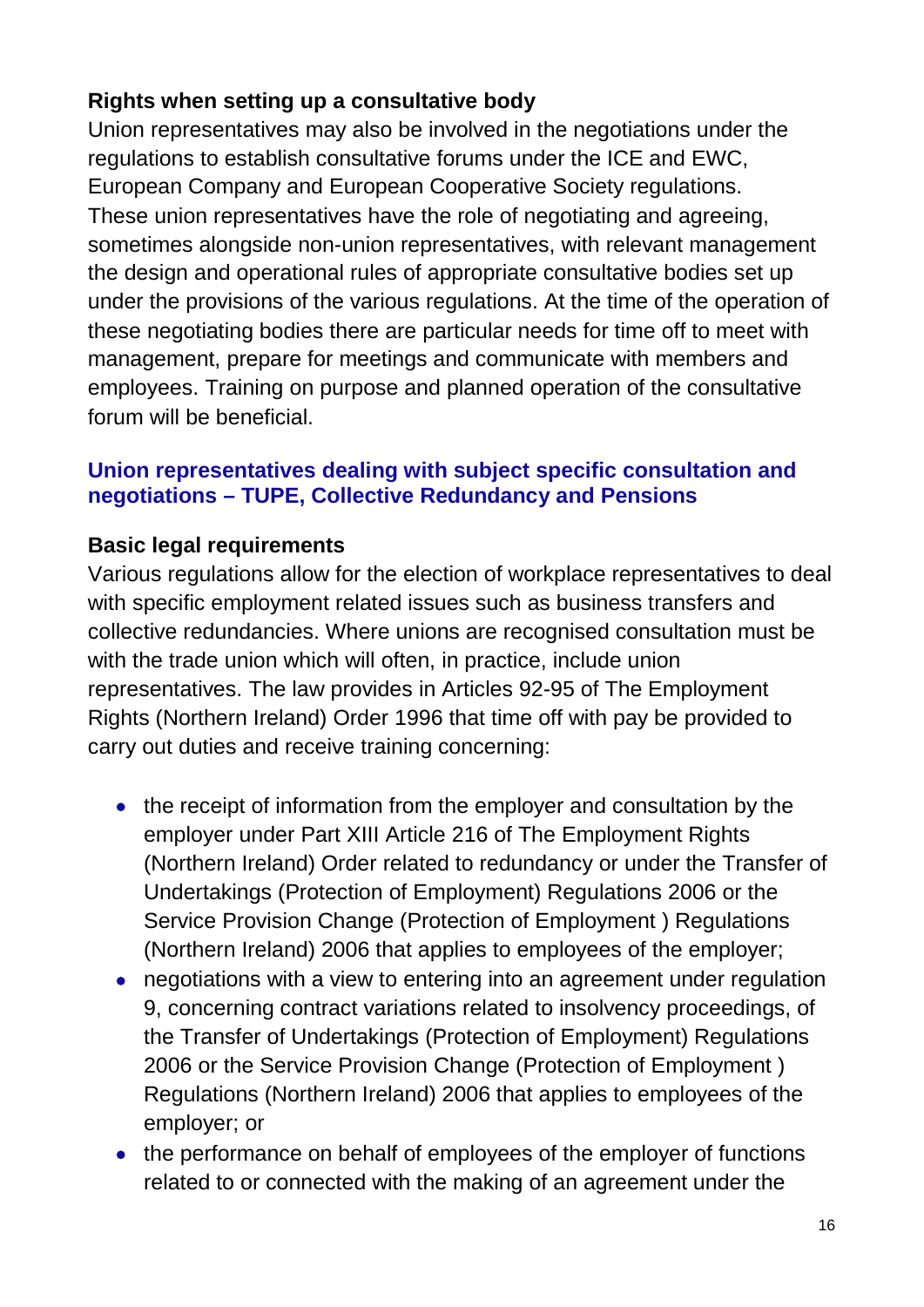Transfer of Undertakings (Protection or Employment) Regulations 2006 or the Service Provision Change (Protection of Employment ) Regulations (Northern Ireland) 2006. This relates to action to implement the agreement related to insolvency proceedings in regulation 9 mentioned above.

## **Complex consultation topics**

Subject specific consultation tends to be limited to a single period of time, which can be many months, to deal with the issue, but in this period the consultation process can be quite intense. The range of topics covered in information provision and subsequent consultation and negotiation can be both broad and complex dealing, as it must, with business decisions and changes which directly affect numbers of employees. This in turn requires union representatives to have close contact with their members and the employees affected especially with regard to the implementation phase of change.

## **Particular training needs**

There are particular training needs related both to help understand the business issues and the information provided and to learn how to engage in consultation with management and communicate effectively with constituents at all stages of the process. E-learning may be particularly valuable if appropriate material is available but should be used as a complement to formal training events. Representatives will need agreed time during working hours to access e-learning material.

#### **The legal requirement to provide facilities**

The TUPE or the Service Provision Change (Protection of Employment ) Regulations (Northern Ireland) 2006 and Collective Redundancy regulations also stipulate that 'the employer shall afford to appropriate representatives such accommodation and other facilities as may be appropriate' (Regulation 13(8) of both regulations). The question of appropriate facilities is covered later in this guide.

#### **Union representatives with multiple roles**

# **Why some union representatives have multiple roles**

Some union representatives may take on multiple roles. This is most likely to occur where an experienced representative is considered the best person or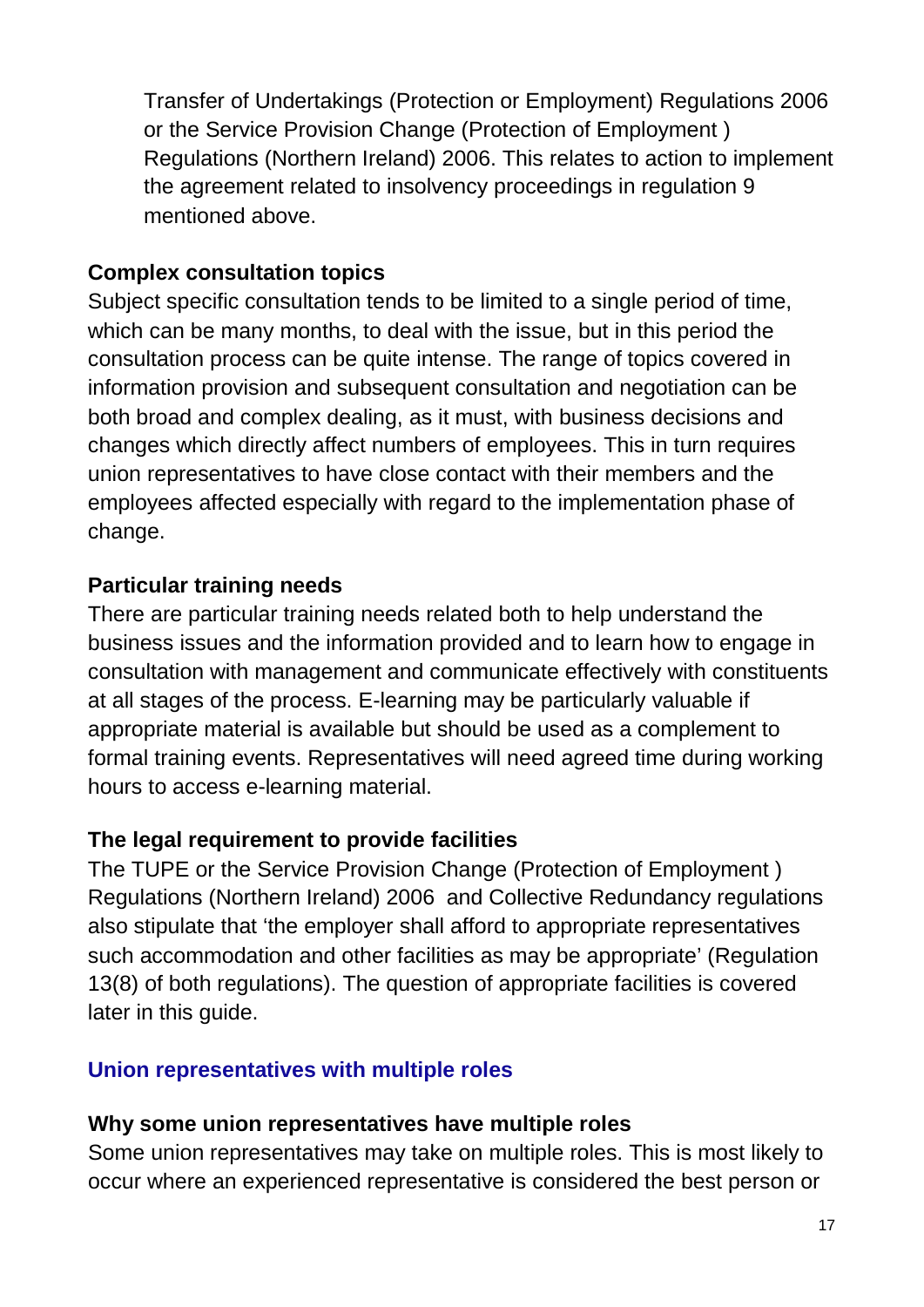because an employer is reluctant to increase the number of union representatives in the workplace. In some cases there may be a lack of volunteers prepared to become a union representative. It is quite often the case that a union representative will be the only representative on site. Care needs to be exercised, by both the union and the employer, to avoid role overload. In these circumstances there is joint interest between the recognised union and the employer in seeking to share the load by encouraging union members to put their names forward and gain appointment as a union representative, especially in specialist roles which some find particularly worthwhile and different from traditional activities associated with collective bargaining.

#### **Determining the time off requirements**

In calculating what time off is reasonable in these circumstances it is not appropriate simply to add the requirement for each role into a total sum. It is sensible to agree how the multiple roles can best be undertaken in a way which regulates or predicts time off from work to certain periods. This can include agreeing priorities and allowing flexibility on the timing of time off.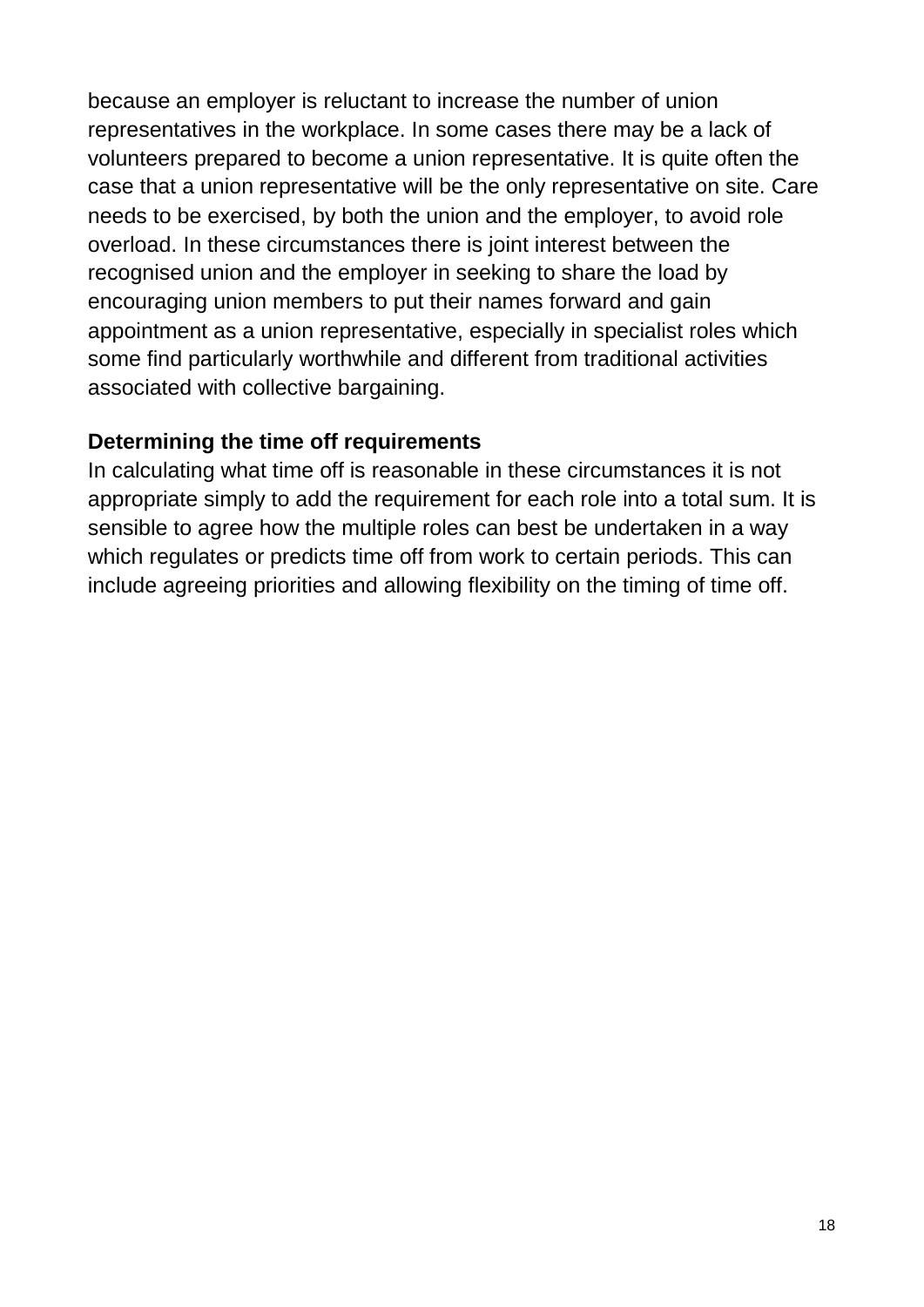# **Drawing up an agreement on time off, training and facilities**

## **The avoidance of rigidity**

Earlier sections of this guide have shown the variety of roles union representatives can have and, for some, their statutory basis and the varying scope of their duties. This variety means that it is neither desirable nor possible for this guide to specify the minimum number of union representatives that should be appointed or state the number of hours per week that union representatives require to undertake their duties. This will depend on the circumstances of each case and it is up to management with the union and the union representatives to determine what is appropriate for them. What is reasonable will vary according to the type of representative and the operating requirements of the employing organisation.

# **Setting down time off, training and facilities requirements in an agreement**

It is desirable for an agreement or protocol to be drawn up in each workplace, and/or the wider organisation as this can establish legitimate expectations for time off arrangements among representatives and managers. It can also help avoid confusion and minimise disputes. Such agreements should set out what time off and access to facilities is reasonable and appropriate in the particular circumstances taking account of:

- the size of the organisation and the number of workers
- the production or operational process
- the need to maintain a service to the public
- the need for safety and security at all times
- statutory requirements
- the complexity and number of issues that are expected to have to be dealt with
- the importance of training and preparation for meetings.

#### **A written agreement**

Such agreements should be in writing with the operational date established and signed by the appropriate authorities. These will be a nominated senior manager and a trade union officer and/or the union representatives who were involved in drawing up the agreement. The agreement should be consistent with wider agreements which establish such matters as constituencies, the number of representatives including specialist representatives and methods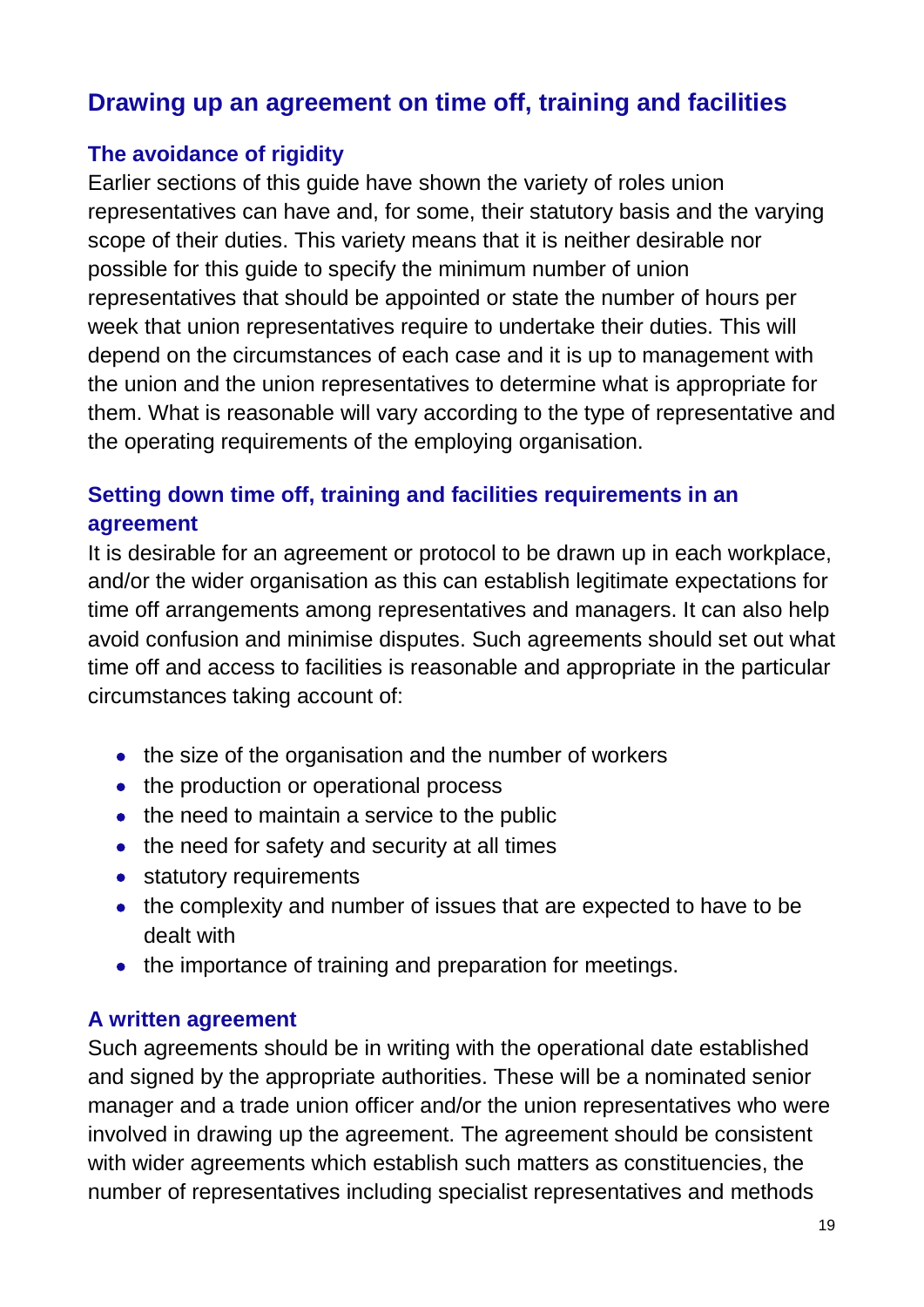of election. The agreement can usefully establish means for a periodic joint review of its operation. Where no agreement has been made, and in small organisations informal arrangements may be preferred, the factors listed below should be used as a checklist to guide the management of time off and the provision of facilities.

**Factors to consider in drawing up a time off agreement or protocol The circumstances where it is necessary to leave normal paid work to attend meetings with management.** This will include:

- regular meetings of negotiating and consultative bodies and the frequency with which they are held
- the need for special time off to attend ad hoc meetings called to deal with complex issues or major changes that affect employees
- meetings related to the operation of dispute procedures
- meetings associated with the handling of individual grievance and disciplinary matters. These union representatives will need access to a confidential space for discussion with the employee involved. It may be helpful in some organisations where a senior union representative is elected to distinguish the greater amount of time off that will be required.

**The agreement should recognise that the amount of time required can vary over a period according to the demands of the topics covered in joint discussions.** It is not generally desirable to establish a set number of hours per week since this can become inflexible and in some cases can come to be seen as an entitlement.**<sup>6</sup>** In particular workplaces, for example in schools, agreement can be reached to release a union representative from their work duties at specified periods since it can prove very difficult to arrange a replacement teacher in the class room at short notice.

**The time needed by union representatives to prepare for meetings with management.** This can include holding preparatory meetings of all or some representatives and should include time to communicate with and meet external trade union officers as appropriate.

# **The time needed for union representatives to communicate with their members both before and after meetings with management.**

The agreement should cover the way these activities can best be carried out whether face to face, in special meetings, via electronic communication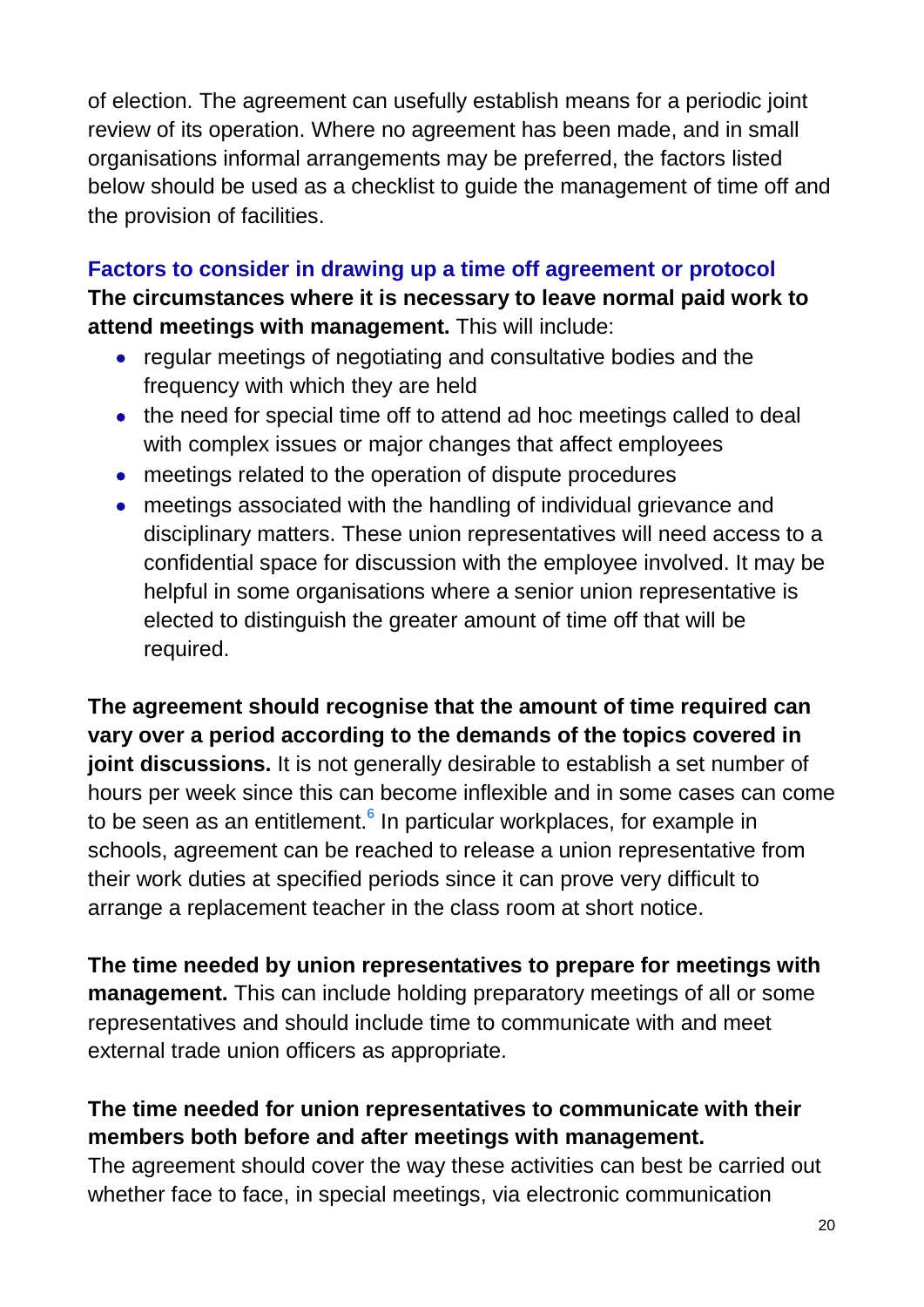media such as email or intranet, and/or as part of regular team meetings held by line managers for their staff. The need for confidentiality in these meetings and communications should be recognised. Where relevant, and with the employer's agreement, this can include allowing union members to attend workplace meetings with union representatives at the employer's neighbouring locations.

**Special consideration needs to be given to union representatives who work unusual hours, or represent workers with unusual hours.** This includes part time, shift working, weekend working, teleworking, home working and mobile workers, and workers with particular domestic commitments. Consideration needs also to be given to union representatives whose place of work is different from some or all of their members. These 'off-site' union representatives will be likely to need effective means to communicate with their members and from time to time to travel to meet them when necessary.

**The special needs of union representatives in TUPE or collective redundancy situations.** This should determine the period during which consultation will take place and include dealing with the aftermath of any subsequent business decisions. The agreement should recognise that more time off from normal work will often be required in dealing with these particular issues and that special training may be needed. There is a requirement to provide appropriate facilities. There is a duty on employers to allow representatives to have access to any affected group of employees. This should be specified.

**Arrangements to ensure that work cover is provided when time off is required.** Employers should ensure that, where necessary, work cover and/or work load reductions are provided when time off is required. This can include the allocation of duties to other employees, rearranging work to a different time or a reduction in workloads.

**The facilities provided to union representatives to enable them to undertake their duties.** This can include office space, noticeboards, secure cabinets, telephones, and use of electronic media. Special attention needs to be given to the use of electronic communications media to ensure it is in accordance with company email and internet polices and does not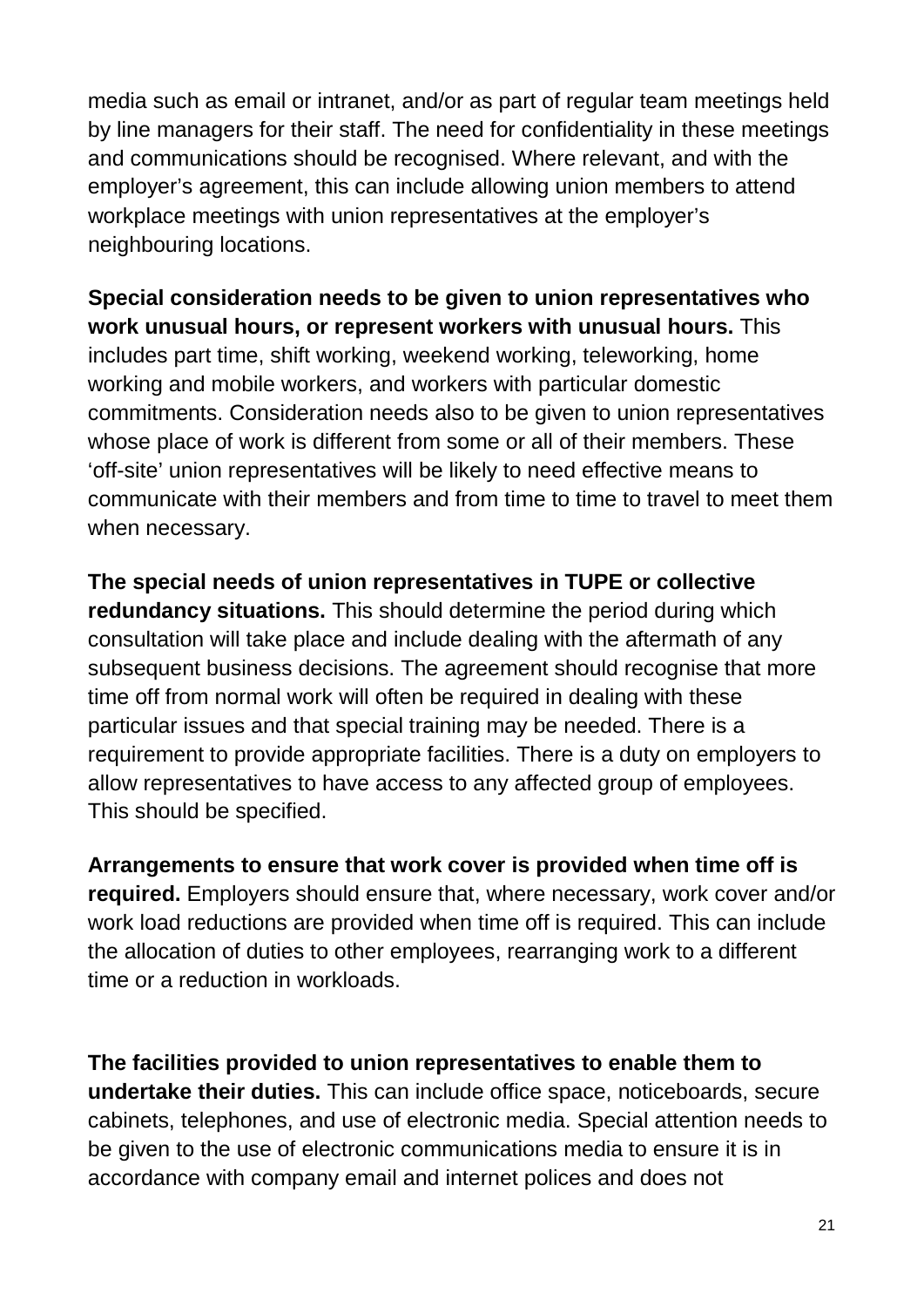compromise the security of the employer and ensures the privacy of representatives' communications. This, and the wider issue of what facilities should be provided, is considered in detail in the later section on facilities.

**Arrangements for training.** This should specify what training is to be provided to newly-appointed union representatives and to updating or refresher training for established representatives in accordance with the training provided by trade unions and NIC-ICTU. The training of union representatives is considered in detail in the next section. The payment provisions for time off need to be specified. This is set out in detail in the various statutes and regulations for different types of workplace representatives. The general principles are that the employer must pay either the amount union representatives would have earned had they been working during the time taken off (including shift premia), or where earnings vary with the work done, an amount calculated by reference to the average hourly earnings for the work they are employed to do. The calculation of pay should take due regard of the type of payment system applying to the union representative including, as appropriate, shift premia, performance related pay, bonuses and commission earnings. Where pay is linked to the achievement of performance targets it may be necessary to adjust such targets to take account of the reduced time the representative has to achieve the desired performance. There is no statutory requirement to pay for time off where the duty is carried out at a time when the union representative would not otherwise have been at work unless the union representative works flexible hours, such as night shift, but needs to perform representative duties during normal hours. However, many employers consider it good practice, and in their interests, to ensure that union representatives do not lose pay while carrying out their duties. Staff who work part time will be entitled to be paid if staff who work full time would be entitled to be paid. In all cases the amount of time off must be reasonable.

**The responsibilities of management.** Line managers should be familiar with the rights and duties of union representatives regarding time off. They should be encouraged to take reasonable steps as necessary in the planning and management of representative's time off and the provision of cover or work load reduction, taking into account the legitimate needs of such union representatives to discharge their functions and receive training efficiently and effectively. Employers need to consider each application for time off on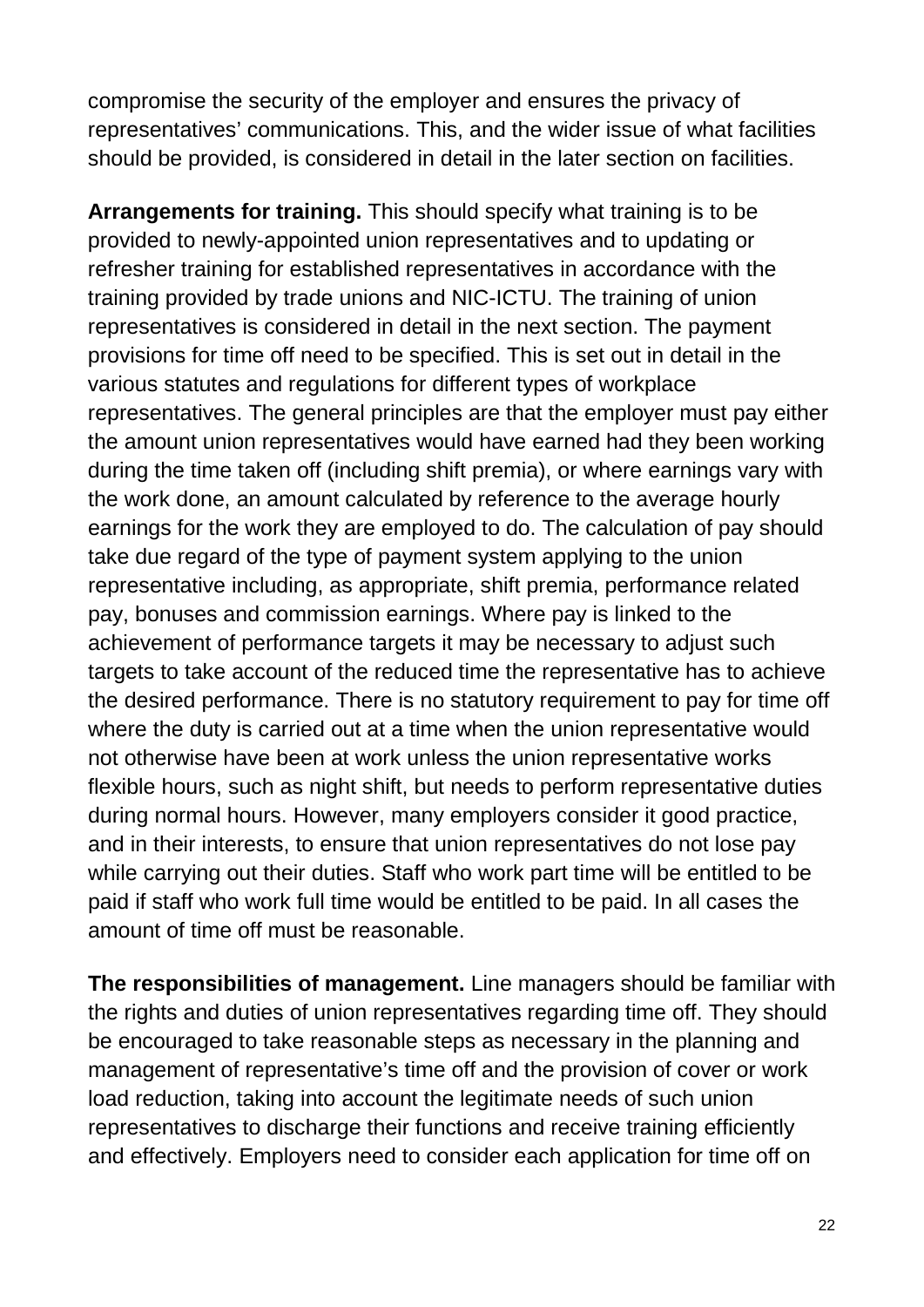its merits; they should also consider the reasonableness of the request in relation to agreed time off already taken or in prospect.

**The responsibilities of workplace representatives.** Union representatives requesting time off to pursue their duties or activities should provide management, especially their line manager, with as much notice as practically possible concerning:

- the purpose of such time off, while preserving personal confidential information relating to individuals in grievance or disciplinary matters
- the intended location
- the timing, duration and occasions of time off required.

Union representatives should minimise business disruption by being prepared to be as flexible as possible in seeking time off in circumstances where the immediate or unexpected needs of the business make it difficult for colleagues or managers to provide cover for them in their absence. Equally employers should recognise the associated obligation to allow union representatives to undertake their duties. Union representatives who request paid time off to undergo relevant training should:

- give at least a few weeks' notice to management of nominations for training courses
- provide details of the contents of the training course.

**The responsibilities of recognised trade unions.** Trade unions need to inform management in writing as soon as possible of the appointment or resignation of union representatives, and the type of role undertaken, eg as a union learning representative. This includes notification in writing of those accredited union representatives capable of accompanying a worker, or representing a union member, at disciplinary or grievance hearings.

**The resolution of disputes concerning time off.** The agreement should specify how disputes and disagreements on the operation of time off arrangements should be raised and a resolution sought**<sup>7</sup> .** It is sensible for records to be kept of periods when time off is taken, and its purpose, for the avoidance of doubt in any subsequent dispute. Where a full time union officer is asked to assist in the resolution of any dispute trade unions should ensure that they are made available on a timely basis. Assistance may be sought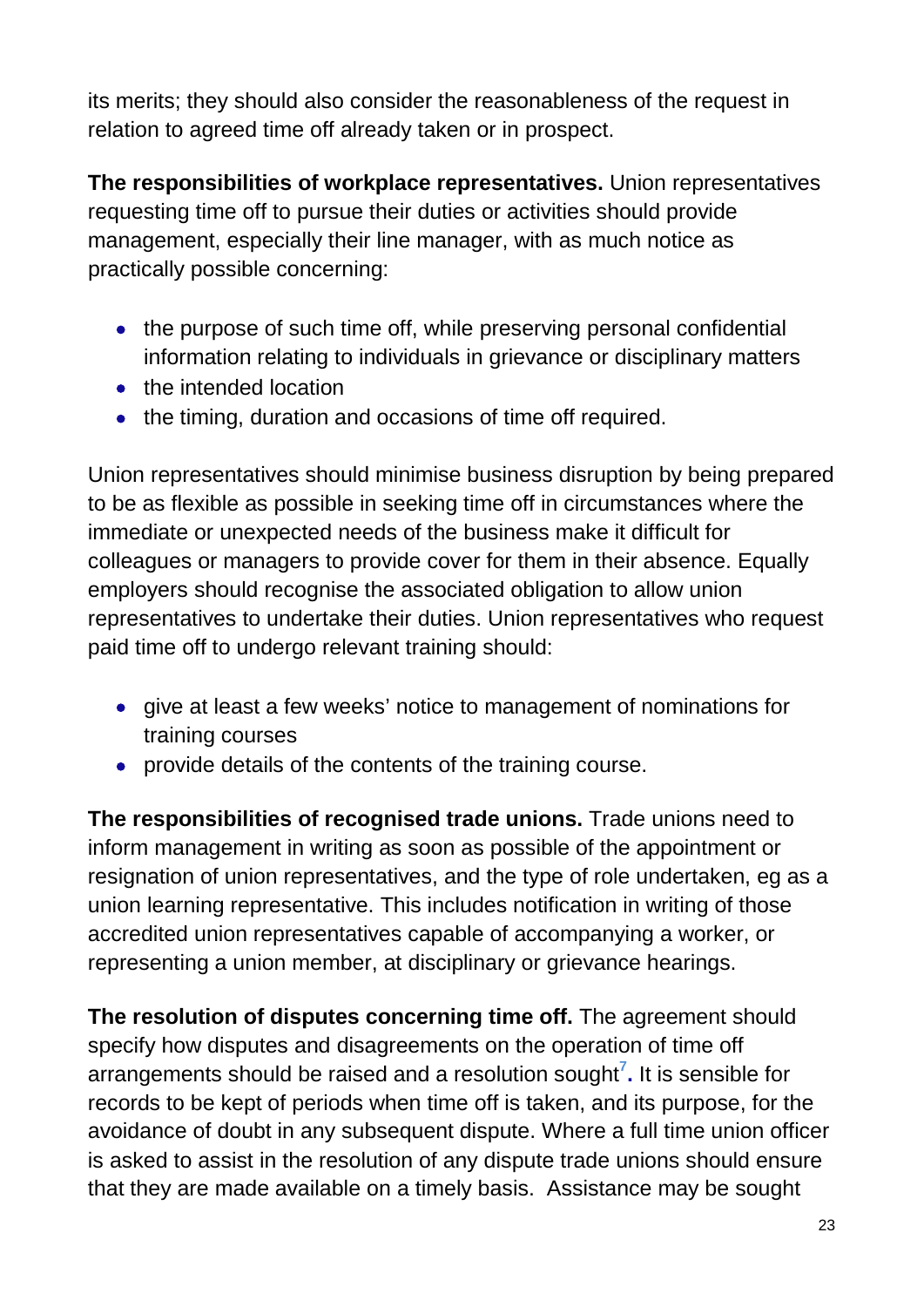from the Labour Relations Agency without the need for a formal complaint to an industrial tribunal.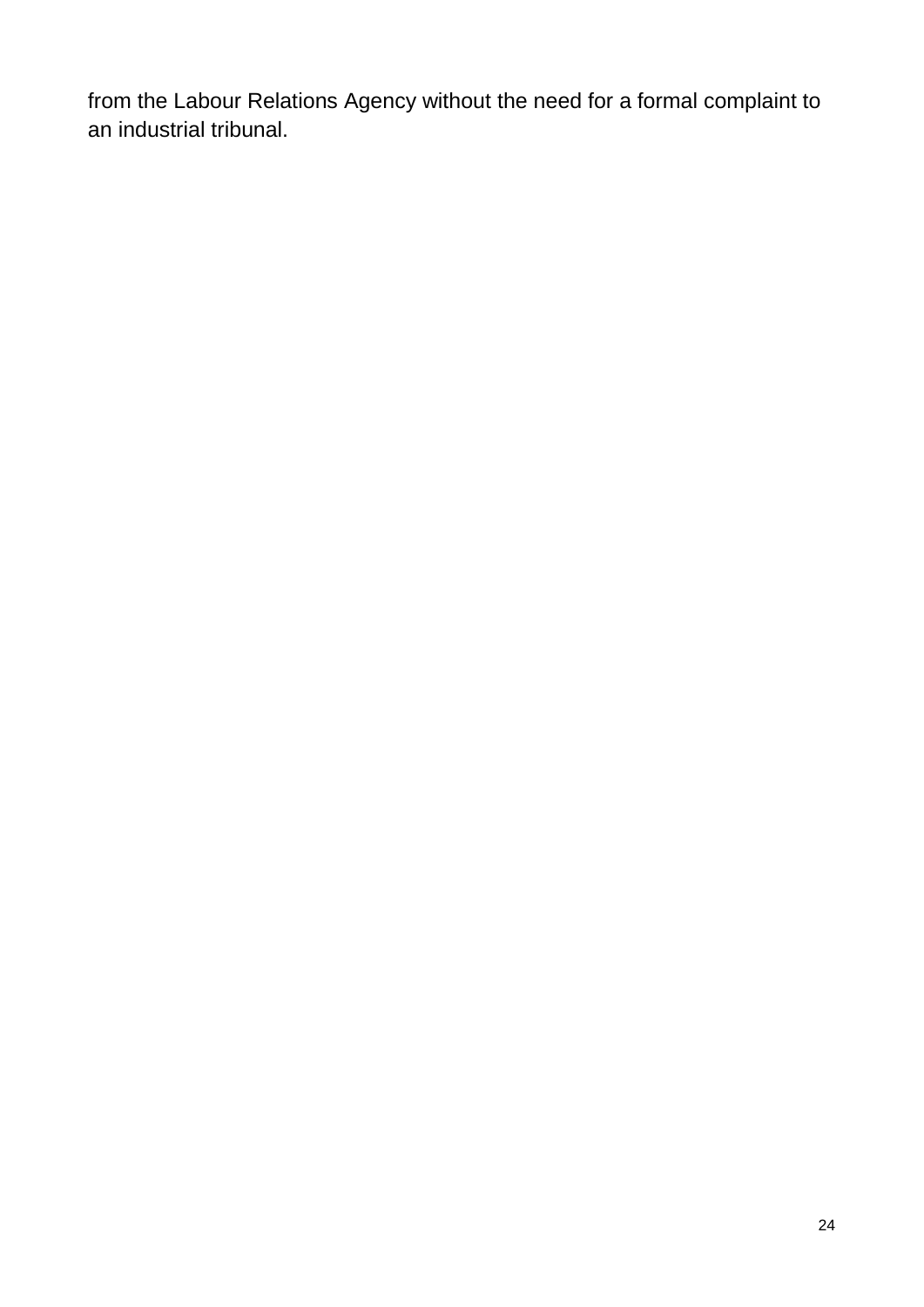# **Training of union representatives**

# **The value of training**

It is necessary for union representatives to receive training to enable them to carry out their duties. Such training will enable them to undertake their role with greater confidence, efficiency and speed and thus help them work with management, build effective employment relations and represent their members properly. Union representatives in collective bargaining have a statutory right to time off with pay to attend approved union training courses. Although union representatives appointed to ICE and EWC**<sup>8</sup>** bodies do not directly have rights to training beyond that related to their collective bargaining role, it is good practice for employers to provide access to training, for example concerning the meaning and practice of consultation or the analysis of financial data. In the Agency's experience great benefit can be gained from joint training with line managers and union representatives. It helps advance mutual understanding and the building of trust and contributes to the smooth operation of time off arrangements.

Employers should, therefore, release union representatives for initial training in basic representational skills as soon as possible after their election or appointment, bearing in mind that suitable courses may be infrequent. Reasonable time off could also be considered, for example:

- for training courses to develop the union representative's skills in representation, accompaniment, negotiation and consultation
- for further training particularly where the union representative has special responsibilities, for example in collective redundancy, the transfer of undertakings and environmental and equality issues as appropriate to the role played
- for training courses to familiarise or update union representatives on issues reflecting the developing needs of the workforce they represent
- for training where there are proposals to change the structure and topics of negotiation about matters for which the union is recognised
- for training where legal change may affect the conduct of employment relations at the place of work and may require the reconsideration of existing agreements
- for training where a union representative undertakes the role of accompanying employees in grievance and disciplinary hearings.

E-learning tools, related to the role of union representatives, should be used where available and appropriate. However, their best use is as an additional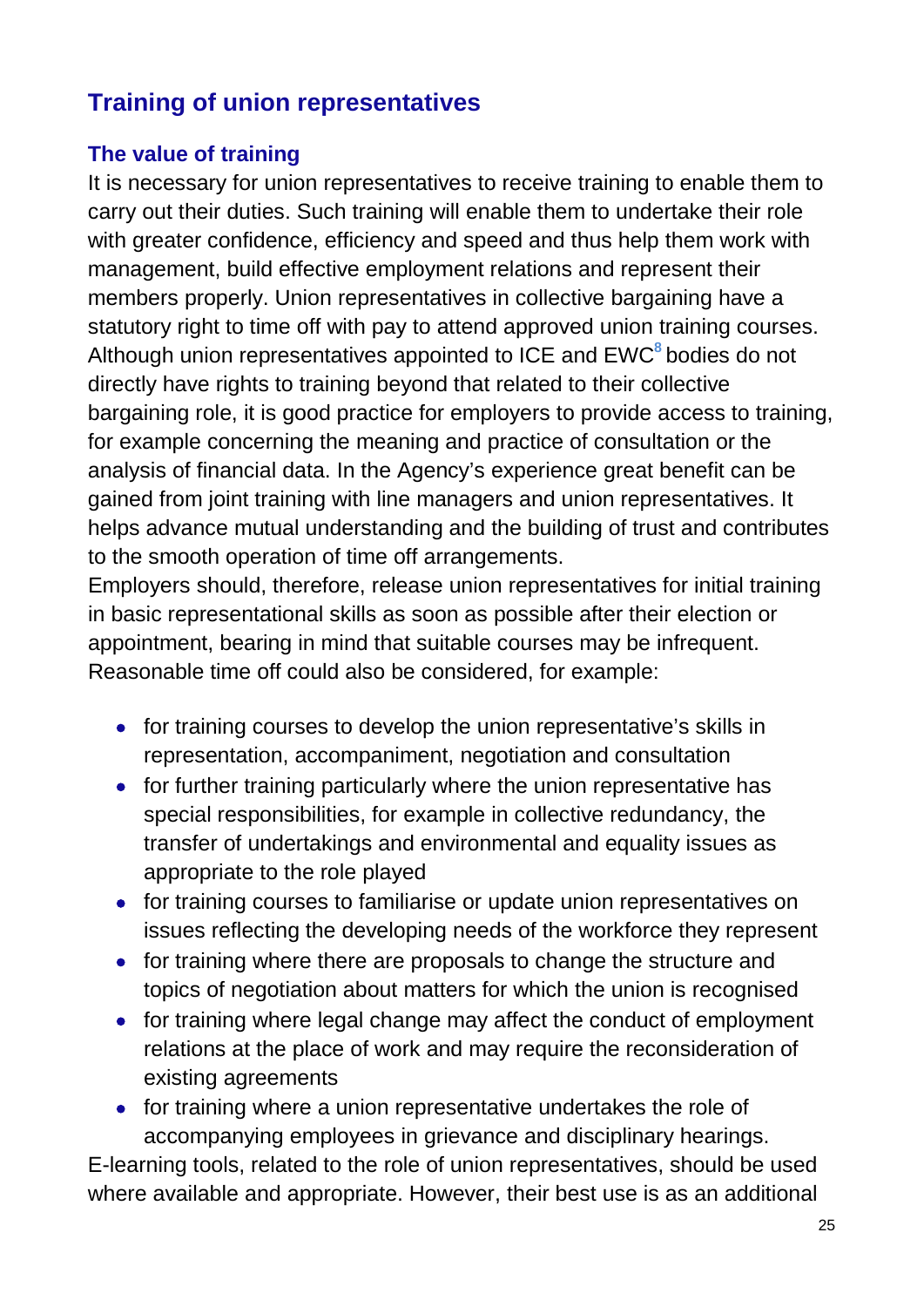learning aid rather than as a replacement for attendance at approved trade union and NICICTU training courses. Time should be given during normal working hours for union representatives to take advantage of e-learning where it is available.

#### **Training provided by unions and NIC-ICTU**

Many trade unions and NIC-ICTU provide training programmes for union representatives both when first appointed and then at a higher level once established in the role. Specialist training is available for union learning, equality and environmental representatives. There is a requirement for the training provided to these representatives to be approved by NIC-ICTU or by the independent union that the representative belongs to. Employers will need to consider providing time off with pay to allow union representatives to attend appropriate courses provided by NIC-ICTU or individual unions. These courses need to be relevant to the range of issues and necessary skills connected to the collective bargaining or the specialist role undertaken by the representative.

#### **Training for union learning representatives**

ULRs are subject to particular statutory provisions in respect to training [Article 92(A) 4 of the Employment Relations (NI) Order 1996]. They are required to have been trained to carry out their roles or show that they will receive appropriate training within six months of appointment. Alternatively they are required to show they have the relevant expertise and experience to operate in this role. This prior experience may have been gained from extensive on-the-job training or shadowing an experienced ULR, or come from previous experience in teaching, training, counselling or human resource development. These are qualifying conditions. While undergoing this training ULRs should be allowed to perform their duties. The ULR's trade union is required to give the employer notice in writing that the representative will be undergoing the relevant training and tell the employer when it is concluded. In addition, the union must then inform the employer in writing that the representative is now competent to undertake the role. It is good practice for the union to give details of the training provided and any previous experience which should be taken into account. There may be circumstances where the six month period to undertake the training will need to be extended, for example due to unforeseen circumstances such as ill-health, pregnancy or bereavement or unavoidable delays in arranging an appropriate training course.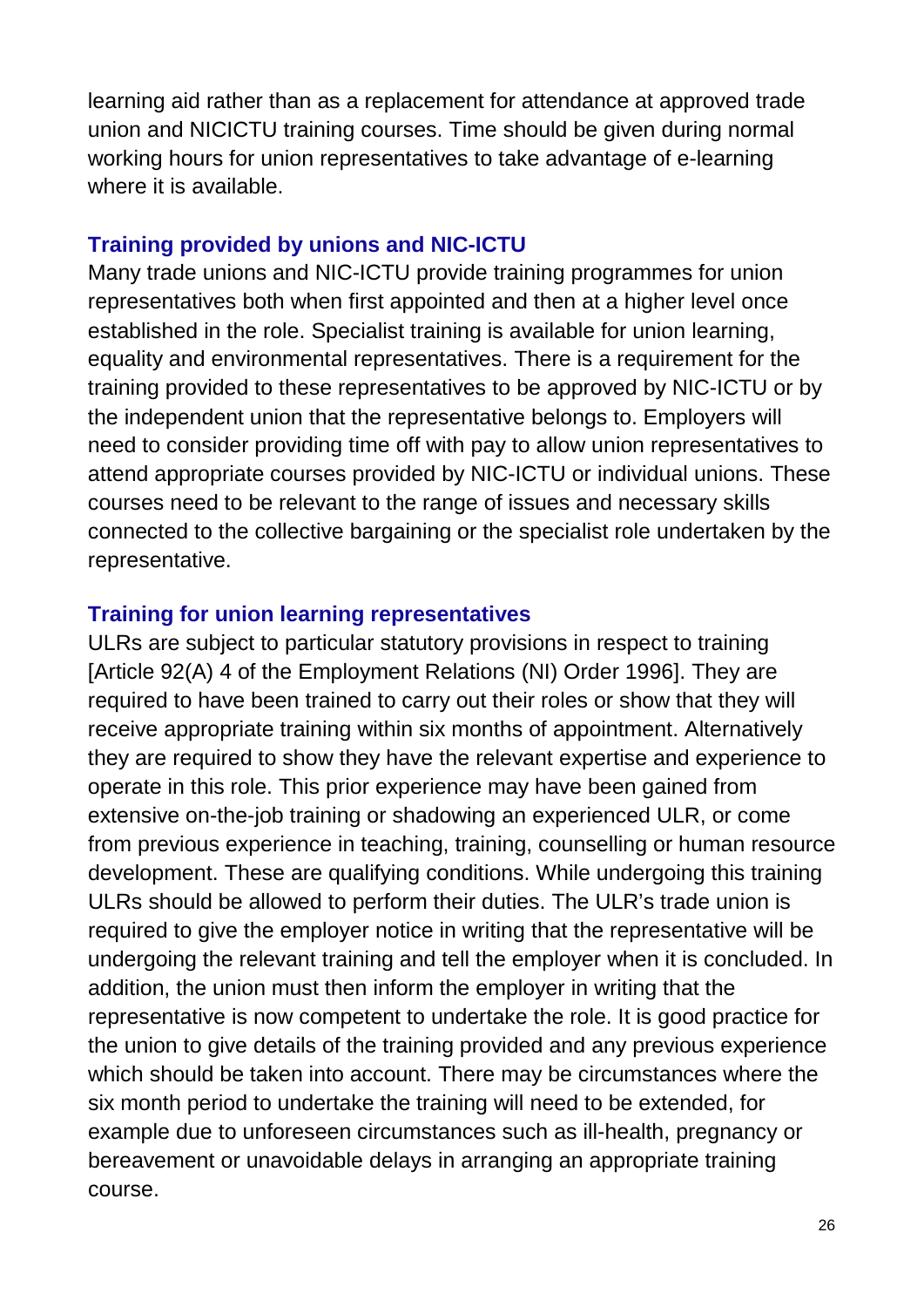## **The coverage of training for union learning representatives**

The content of the training relevant to ULRs is that related to one or more of the following areas of activity specified in the legislation [Article 92(A)4 of the Employment Relations (NI) Order 1996]. Examples of course content are given in the Code of Practice on time off for trade union duties and activities:

- analysing learning or training needs
- providing information and advice about learning and training matters
- arranging and supporting learning and training
- promoting the value of learning and training.

## **Training for managers**

Line managers who have union representatives working in their area of control need to have an understanding of the role and duties of these representatives and their importance and their mutual obligations. It is desirable for the role of union representatives and their needs for time off and facilities to be included in management training programmes. E-learning materials, if available, can also be useful. It is Agency's experience that joint training activities for line managers and union representatives can be especially beneficial in helping to enhance mutual understanding and building trust.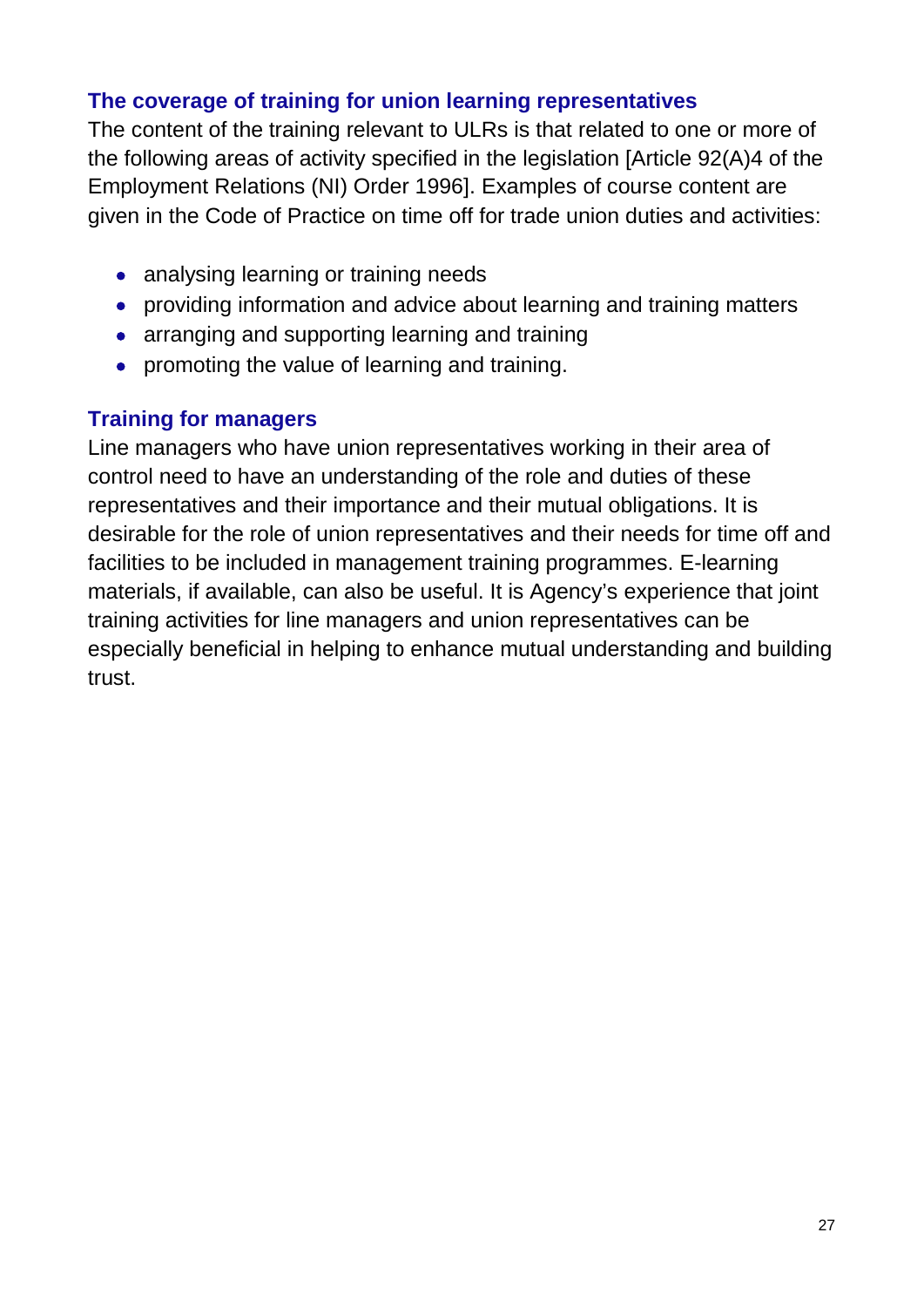# **Access to facilities**

#### **The need for facilities**

While there is no statutory right for facilities for union representatives, except for representatives engaged in duties related to collective redundancies and the transfer of undertakings, employers should, where practical, make available to union representatives the facilities necessary for them to perform their duties efficiently and to communicate effectively with their members, other representatives and full time officers. Where resources permit the facilities should include:

- accommodation for meetings which could include provision for union learning representatives and a union member(s) to meet to discuss relevant training matters
- access to a telephone and other communication media used or permitted in the workplace such as email, intranet and internet
- the use of noticeboards and secure cabinets
- where the volume of the union representative's work justifies it, the use of dedicated office space
- confidential space where an employee involved in a grievance or disciplinary matter can meet their representative or to discuss other confidential matters
- access to members who work at a different location
- access to e-learning tools where computer facilities are available.

#### **Facilities in large workplaces**

In large workplaces where there are a number of union representatives and where the volume of business justifies it, or where there is a senior representative who has multiple roles and spends a large proportion of his or her time on these duties, it may be appropriate to provide a dedicated and equipped office space in an appropriate location. This is most likely to be required where union representatives take on a variety of roles. Union representatives should be entitled to make telephone calls externally to full time union officers and other approved people or organisations such as the Labour Relations Agency.

#### **TUPE and collective redundancy representatives**

Union representatives dealing with TUPE and collective redundancy are often required to spend a large proportion of their working time over a short period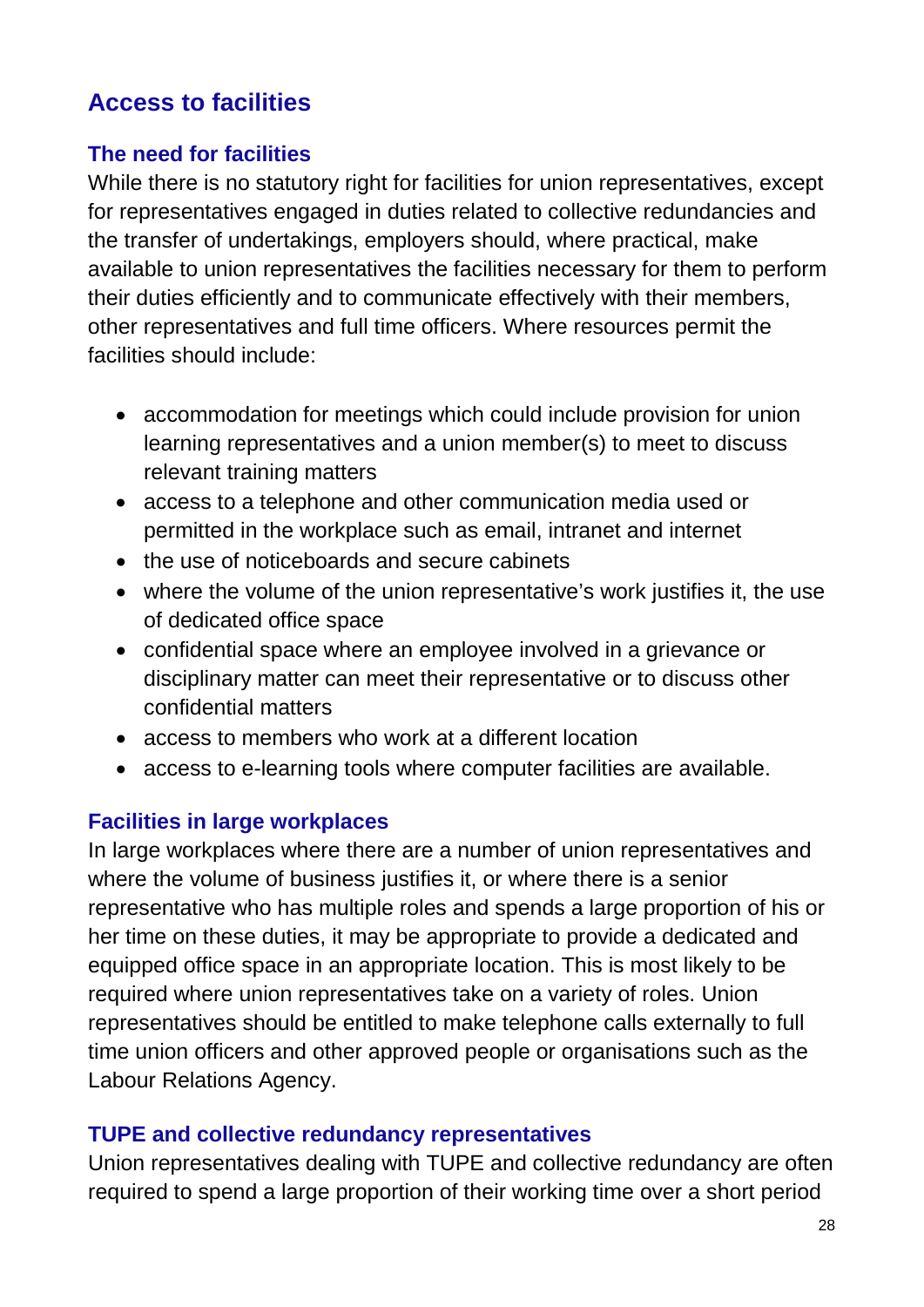in dealing with information and consultation and communicating with their members and the employees affected. The provision of fully equipped temporary office space will be particularly beneficial in helping them discharge their duties, especially where a large number of employees are affected directly and indirectly.

#### **Off-site representatives**

Particular arrangements will need to be made to enable union representatives to communicate with, and when necessary meet, those trade union members who work on a different site or have working hours out of the ordinary such as shift, weekend and teleworkers.

#### **The use of electronic means of communication**

A growing volume of communication in workplaces and the wider organisation is done via electronic means such as email, the intranet and internet. The use of these raises questions of confidentiality and surveillance. When using facilities provided by the employer for the purposes of communication with their members or their trade union, union representatives must comply with applicable procedures both in respect of the use of such facilities and also in respect of access to and use of company information. The applicable procedures will be either those agreed between the union and the employer as part of an agreement on time off or comply with general rules applied to all employees in the organisation.

In particular, union representatives must respect and maintain the confidentiality of information they are given access to where the disclosure would seriously harm the functioning of, or would be prejudicial to, the employer's business interests and reputation. The disclosure of information for collective bargaining purposes is covered by the Labour Relations Agency Code of Practice on that topic. Union representatives should understand that unauthorised publication risks damaging the employer's business, straining relations with the representative body concerned, possible breaches of individual contracts of employment and, in extreme cases, such as unauthorised publication of price-sensitive information, and the commission of criminal offences.

Union representatives will have legitimate expectations that they and their members are entitled to communicate without intrusion in the form of covert or other monitoring by their employer. Rules concerning the confidentiality of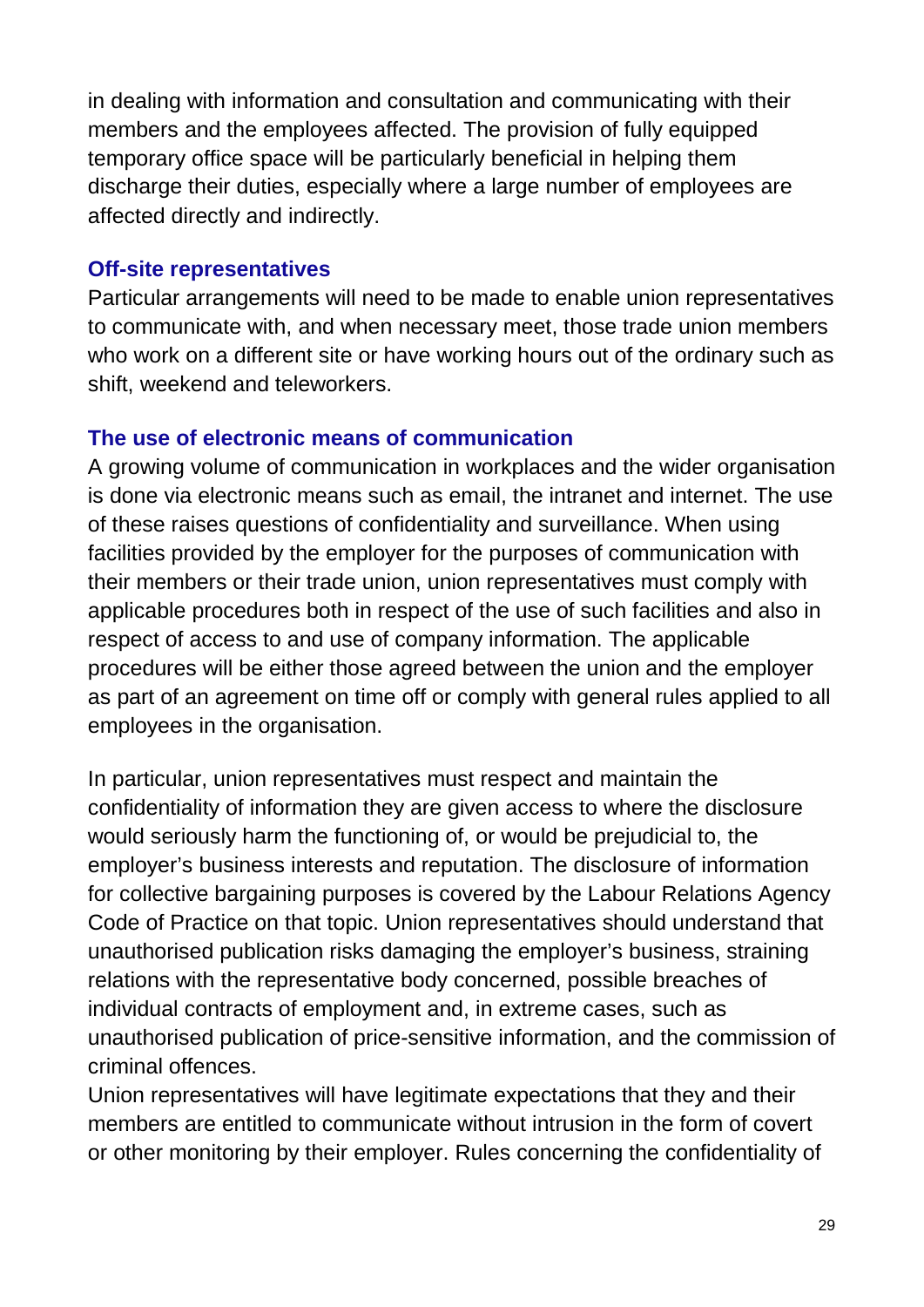communications involving union representatives should be agreed between the employer and the union.

Employers must respect the confidential and sensitive nature of communications between union representatives and their members and trade union. They should not normally carry out regular or random monitoring of union emails. Only in exceptional circumstances may employers require access to communications but such access should be subject to the general rules set out in statute and the Employment Practices Code issued by the Information Commissioner's Office. In the context of the Data Protection Act 1998 whether a person is a member of a trade union or not is defined as sensitive personal data. This also applies to data concerning individuals, for example communications concerned with possible or actual grievance and disciplinary issues. There are therefore very strict provisions on how such data can be used and monitored in compliance with the law.

It is helpful for arrangements for ensuring confidentiality of communications involving union representatives to be agreed in advance. This should include agreed rules on the use of data and the exceptional cases where monitoring may be necessary, for example in cases of suspected illegal use, specifying the circumstances where such monitoring may be undertaken and the means by which it is to be done, for example by company IT or security personnel.

#### **Dedicated intranet and email accounts**

Consideration could be given in organisations where electronic forms of communication are widely available, to providing representatives with separate email accounts and password protected dedicated intranet pages. Their use can supplement, and in some cases replace, face to face meetings. Company rules on monitoring restricted access provision will need to be applied equally to these communications as to others.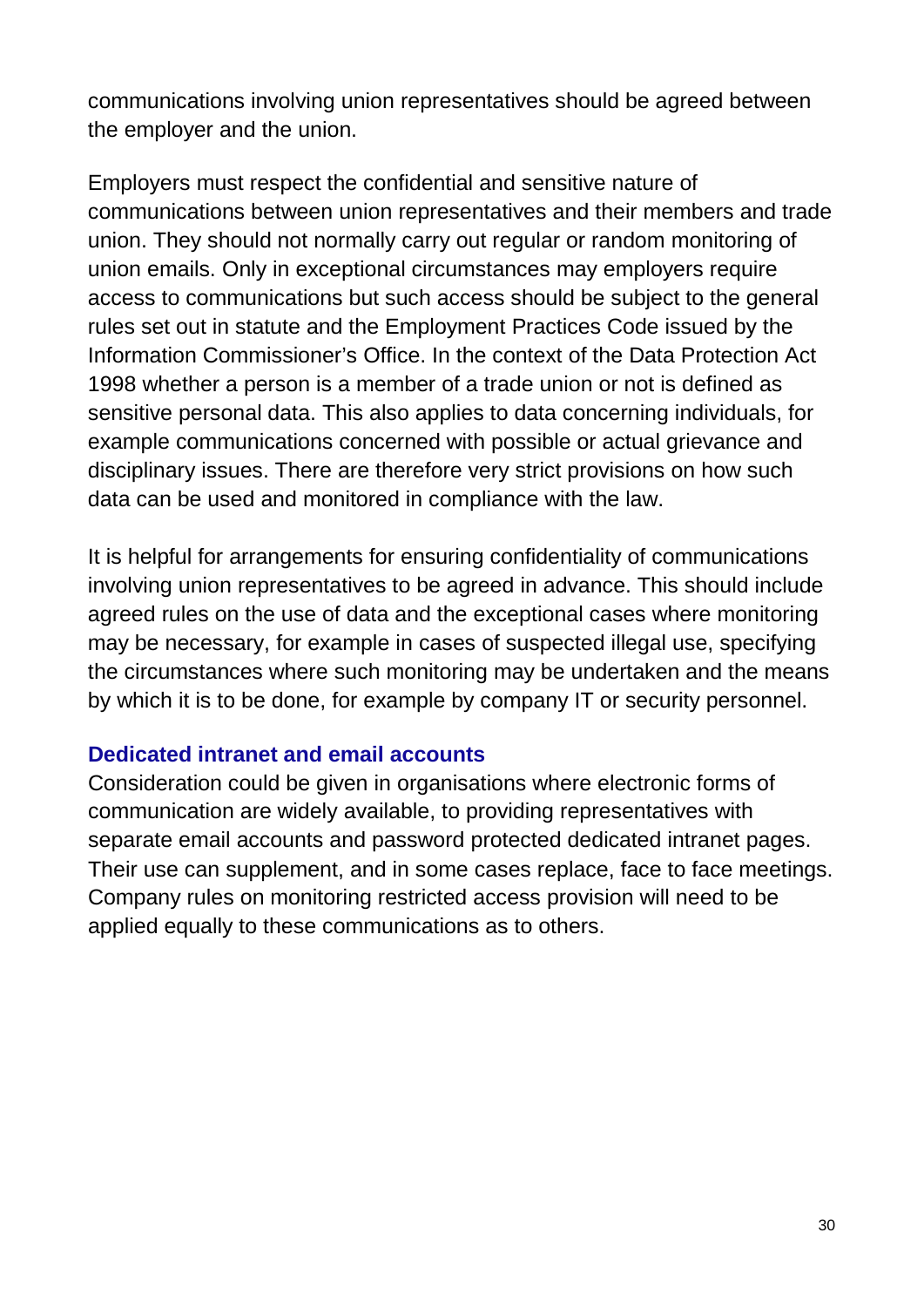# **Notes**

- **1.** Detriment can be loosely defined as suffering a disadvantage in terms of employment that otherwise would not have applied. In the case of dismissal, whether for alleged conduct or redundancy, the action is automatically unfair and there is no minimum qualifying time period of employment.
- **2.** The Transnational Information and Consultation of Employees (Amendment) Regulations 2010 came into effect on  $5<sup>th</sup>$  June 2011 and provided for rights including training (Regulation19B) and time off (Regulation16).
- **3.** Article 31 of the Employment (Northern Ireland) Order 2003 inserted a new Article 92A into the 1996 Order giving Union Learning Representatives a right to take paid time off during working hours to undertake their duties and to undertake relevant training.
- **4.** See Article12 of the Employment Relations (Northern Ireland) Order 1999 which sets out the right to put the case, sum up, respond to views and confer with the worker.
- **5.** Some collective agreements go further than the basic provisions of the law in allowing a union representative to represent a union member in grievance or disciplinary hearings, for example being present in the absence of the individual affected.
- **6.** Workplace representatives with statutory rights, including union representatives, are not entitled to time off but only to ask for time off which cannot be unreasonably refused. The representative is entitled to be permitted to take the requested time and it is unlawful for the employer to unreasonably refuse to grant the request for time off. This means that where permission is refused the representative cannot simply take the time off with impunity. To do so would be a breach of contract.
- **7.** Union representatives with statutory rights to time off, training and facilities, as appropriate, have a right to complain to an industrial tribunal that their employer has failed to allow reasonable time off, provide facilities or provide normal pay.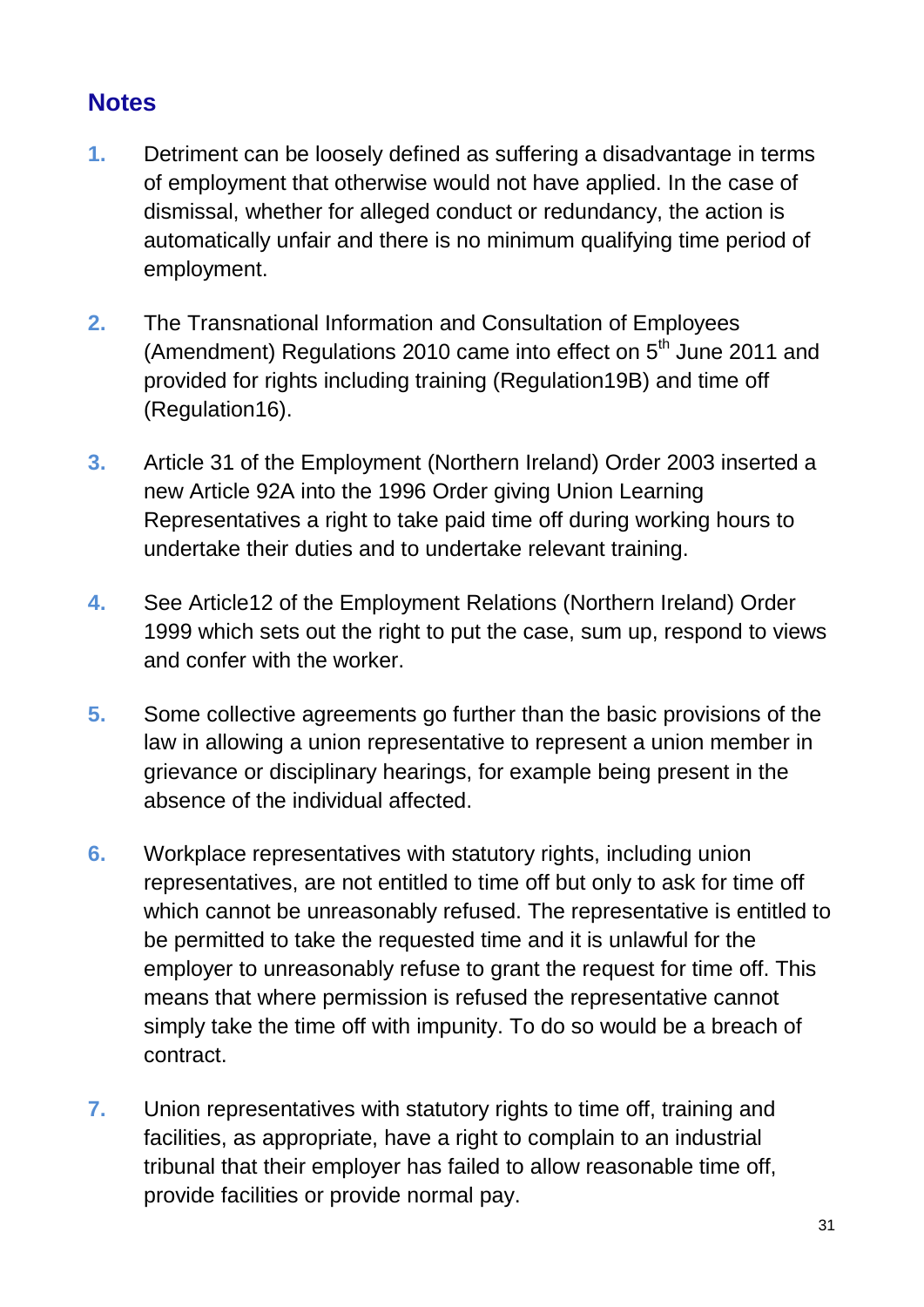**8.** See note 2.